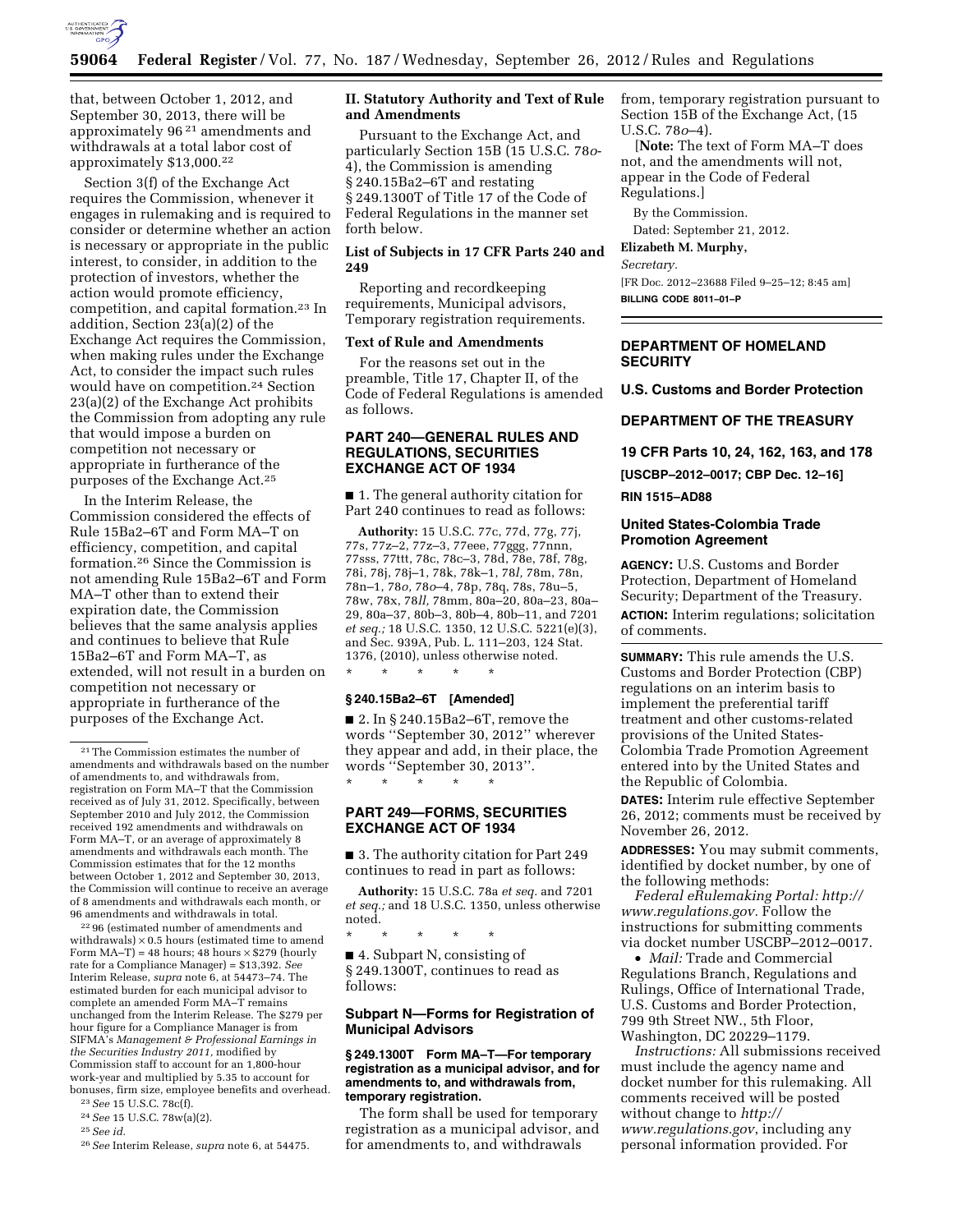detailed instructions on submitting comments and additional information on the rulemaking process, see the ''Public Participation'' heading of the **SUPPLEMENTARY INFORMATION** section of this document.

*Docket:* For access to the docket to read background documents or comments received, go to *[http://](http://www.regulations.gov)  [www.regulations.gov.](http://www.regulations.gov)* Submitted comments may also be inspected during regular business days between the hours of 9 a.m. and 4:30 p.m. at the Trade and Commercial Regulations Branch, Regulations and Rulings, Office of International Trade, U.S. Customs and Border Protection, 799 9th Street NW., 5th Floor, Washington, DC. Arrangements to inspect submitted comments should be made in advance by calling Mr. Joseph Clark at (202) 325– 0118.

## **FOR FURTHER INFORMATION CONTACT:**

- Textile Operational Aspects: Nancy Mondich, Trade Policy and Programs, Office of International Trade, (202) 863–6524.
- Other Operational Aspects: Katrina Chang, Trade Policy and Programs, Office of International Trade, (202) 863–6532.
- Legal Aspects: Karen Greene, Regulations and Rulings, Office of International Trade, (202) 325–0041.

# **SUPPLEMENTARY INFORMATION:**

## **Public Participation**

Interested persons are invited to participate in this rulemaking by submitting written data, views, or arguments on all aspects of the interim rule. U.S. Customs and Border Protection (CBP) also invites comments that relate to the economic, environmental, or federalism effects that might result from this interim rule. Comments that will provide the most assistance to CBP in developing these regulations will reference a specific portion of the interim rule, explain the reason for any recommended change, and include data, information, or authority that support such recommended change. See **ADDRESSES** above for information on how to submit comments.

#### **Background**

On November 22, 2006, the United States and Colombia (the ''Parties'') signed the United States-Colombia Trade Promotion Agreement (''CTPA'' or ''Agreement''), and on June 28, 2007, the Parties signed a protocol amending the Agreement. The CTPA provides for reciprocal trade liberalization between the United States and Colombia. It is a comprehensive, trade opening

agreement that will eliminate tariffs and other barriers to trade, open each county's market for service providers, and promote investment.

On October 21, 2011, the President signed into law the United States-Colombia Trade Promotion Agreement Implementation Act (the ''Act''), Public Law 112–42, 125 Stat. 462 (19 U.S.C. 3805 note), which approved and made statutory changes to implement the CTPA. Section 103 of the Act requires that regulations be prescribed as necessary to implement the provisions of the CTPA.

On May 14, 2012, the President signed Proclamation 8818 to implement the CTPA. The Proclamation, which was published in the **Federal Register** on May 18, 2012, (77 FR 29519), modified the Harmonized Tariff Schedule of the United States (''HTSUS'') as set forth in Annexes I and II of Publication 4320 of the U.S. International Trade Commission. The modifications to the HTSUS included the addition of new General Note 34, incorporating the relevant CTPA rules of origin as set forth in the Act, and the insertion throughout the HTSUS of the preferential duty rates applicable to individual products under the CTPA where the special program indicator ''CO'' appears in parenthesis in the ''Special'' rate of duty subcolumn. The modifications to the HTSUS also included a new Subchapter XXI to Chapter 99 to provide for temporary tariff-rate quotas and applicable safeguards implemented by the CTPA, as well as modifications to Subchapter XXII of HTSUS Chapter 98. After the Proclamation was signed, CBP issued instructions to the field and the public implementing the Agreement by allowing the trade to receive the benefits under the CTPA effective on or after May 15, 2012.

U.S. Customs and Border Protection (''CBP'') is responsible for administering the provisions of the CTPA and the Act that relate to the importation of goods into the United States from Colombia. Those customs-related CTPA provisions, which require implementation through regulation, include certain tariff and non-tariff provisions within Chapter One (Initial Provisions and General Definitions), Chapter Two (National Treatment and Market Access for Goods), Chapter Three (Textiles and Apparel), Chapter Four (Rules of Origin and Origin Procedures), and Chapter Five (Customs Administration and Trade Facilitation).

Certain general definitions set forth in Chapter One of the CTPA have been incorporated into the CTPA implementing regulations. These

regulations also implement Article 2.6 (Goods Re-entered After Repair or Alteration) of the CTPA.

Chapter Three of the CTPA sets forth provisions relating to trade in textile and apparel goods between Colombia and the United States. The provisions within Chapter Three that require regulatory action by CBP are Articles 3.2 (Customs Cooperation and Verification of Origin), Article 3.3 (Rules of Origin, Origin Procedures, and Related Matters), and Article 3.5 (Definitions).

Chapter Four of the CTPA sets forth the rules for determining whether an imported good is an originating good of a Party and, as such, is therefore eligible for preferential tariff (duty-free or reduced duty) treatment under the CTPA as specified in the Agreement and the HTSUS. The basic rules of origin in Section A of Chapter Four are set forth in General Note 34, HTSUS.

Under Article 4.1 of Chapter Four and section 203(b) of the Act, originating goods may be grouped in three broad categories: (1) Goods that are wholly obtained or produced entirely in the territory of one or both of the Parties; (2) goods that are produced entirely in the territory of one or both of the Parties and that satisfy the product-specific rules of origin in CTPA Annex 4.1 (Specific Rules of Origin; change in tariff classification requirement and/or regional value content requirement) or Annex 3–A (Textile and Apparel Specific Rules of Origin) and all other applicable requirements of Chapter Four; and (3) goods that are produced entirely in the territory of one or both of the Parties exclusively from originating materials. Article 4.2 (section 203(c) of the Act) sets forth the methods for calculating the regional value content of a good. Articles 4.3 and 4.4 (section 203(d) of the Act) set forth the rules for determining the value of materials for purposes of calculating the regional value content of a good. Article 4.5 (section 203(e) of the Act) provides that production that takes place in the territory of one or both of the Parties may be accumulated such that, provided other requirements are met, the resulting good is considered originating. Article 4.6 (section 203(f) of the Act) provides a *de minimis* criterion. The remaining Articles within Section A of Chapter Four consist of additional subrules applicable to the originating good concept, involving: fungible goods and materials (Article 4.7; section 203(g) of the Act); accessories, spare parts, and tools (Article 4.8; section 203(h) of the Act); sets of goods (Article 4.9; section 203(m) of the Act); packaging materials and containers for retail sale (Article 4.10; section 203(i) of the Act); packing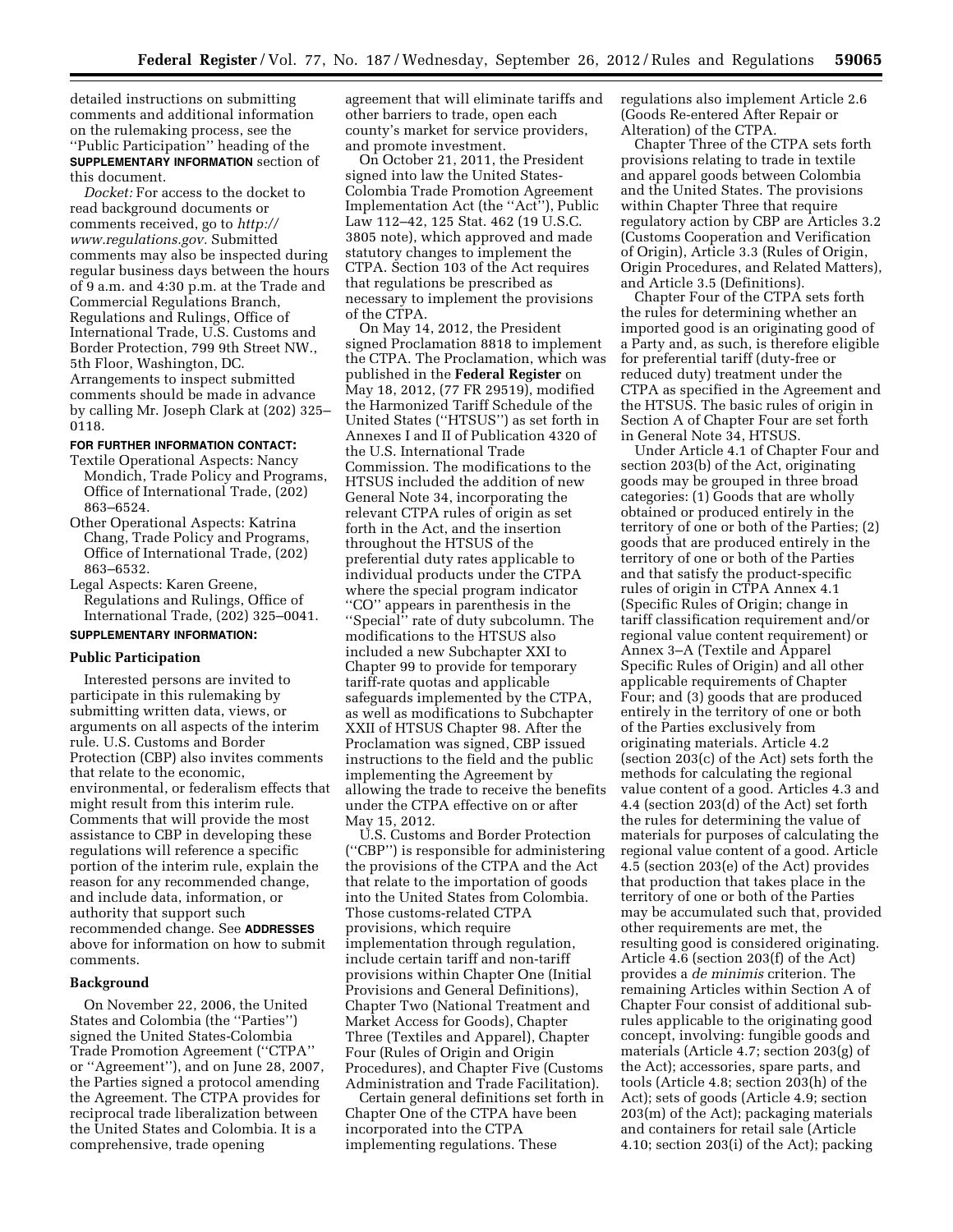materials and containers for shipment (Article 4.11; section 203(j) of the Act); indirect materials (Article 4.12; section 203(k) of the Act); transit and transshipment (Article 4.13; section 203(l) of the Act); and consultation and modifications (Article 4.14) . All Articles within Section A are reflected in the CTPA implementing regulations, except for Article 4.14 (Consultation and Modifications).

Section B of Chapter Four sets forth procedures that apply under the CTPA in regard to claims for preferential tariff treatment. Specifically, Section B includes provisions concerning: claims for preferential tariff treatment (Article 4.15); exceptions to the certification requirement (Article 4.16); recordkeeping requirements (Article 4.17); verification of preference claims (Article 4.18); obligations relating to importations (Article 4.19) and exportations (Article 4.20); common guidelines (Article 4.21); implementation (Article 4.22); and definitions of terms used within the context of the rules of origin (Article 4.23). All Articles within Section B, except for Articles 4.21 (Common Guidelines) and 4.22 (Implementation) are reflected in these implementing regulations.

Chapter Five sets forth operational provisions related to customs administration and trade facilitation under the CTPA. Article 5.9 (section 205 of the Act), concerning the general application of penalties to CTPA transactions, is the only provision within Chapter Five that is reflected in the CTPA implementing regulations.

The majority of the CTPA implementing regulations set forth in this document have been included within Subpart T in Part 10 of the CBP regulations (19 CFR Part 10). However, in those cases in which CTPA implementation is more appropriate in the context of an existing regulatory provision, the CTPA regulatory text has been incorporated in an existing Part within the CBP regulations. In addition, this document sets forth several crossreferences and other consequential changes to existing regulatory provisions to clarify the relationship between those existing provisions and the new CTPA implementing regulations. The regulatory changes are discussed below in the order in which they appear in this document.

## **Discussion of Amendments**

## *Part 10*

Section 10.31(f) concerns temporary importations under bond. It is amended by adding references to certain goods

originating in Colombia for which, as in the case of goods originating in Canada, Mexico, Singapore, Chile, Morocco, El Salvador, Guatemala, Honduras, Nicaragua, the Dominican Republic, Costa Rica, Bahrain, Oman, Peru, or Korea, no bond or other security will be required when imported temporarily for prescribed uses. The provisions of CTPA Article 2.5 (Temporary Admission of Goods) are already reflected in existing temporary importation bond or other provisions contained in Part 10 of the CBP regulations and in Chapter 98 of the HTSUS.

#### *Part 10, Subpart T*

#### General Provisions

Section 10.3001 outlines the scope of Subpart T, Part 10 of the CBP regulations. This section also clarifies that, except where the context otherwise requires, the requirements contained in Subpart T, Part 10, are in addition to general administrative and enforcement provisions set forth elsewhere in the CBP regulations. Thus, for example, the specific merchandise entry requirements contained in Subpart T, Part 10 are in addition to the basic entry requirements contained in Parts 141– 143 of the CBP regulations.

Section 10.3002 sets forth definitions of common terms used within Subpart T, Part 10. Although the majority of the definitions in this section are based on definitions contained in Article 1.3 and Annex 1.3 of the CTPA, and section 3 of the Act, other definitions have also been included to clarify the application of the regulatory texts. Additional definitions that apply in a more limited Subpart T, Part 10, context are set forth elsewhere with the substantive provisions to which they relate.

### Import Requirements

Section 10.3003 sets forth the procedure for claiming CTPA preferential tariff treatment at the time of entry and, as provided in CTPA Article 4.15.1, states that an importer may make a claim for CTPA preferential tariff treatment based on a certification by the importer, exporter, or producer or the importer's knowledge that the good is an originating good. Section 10.3003 also provides, consistent with CTPA Article 4.19.4(d), that when an importer has reason to believe that a claim is based on inaccurate information, the importer must correct the claim and pay any duties that may be due.

Section 10.3004, which is based on CTPA Articles 4.15 and 4.19.4, requires a U.S. importer, upon request, to submit a copy of the certification of the

importer, exporter, or producer if the certification forms the basis for the claim. Section 10.3004 specifies the information that must be included on the certification, sets forth the circumstances under which the certification may be prepared by the exporter or producer of the good, and provides that the certification may be used either for a single importation or for multiple importations of identical goods.

Section 10.3005 sets forth certain importer obligations regarding the truthfulness of information and documents submitted in support of a claim for preferential tariff treatment. Section 10.3006, which is based on CTPA Article 4.16, provides that the certification is not required for certain non-commercial or low-value importations.

Section 10.3007 implements CTPA Article 4.17 concerning the maintenance of relevant records regarding the imported good.

Section 10.3008, which reflects CTPA Article 4.19.2, authorizes the denial of CTPA tariff benefits if the importer fails to comply with any of the requirements under Subpart T, Part 10, CBP regulations.

#### Export Requirements

Section 10.3009, which implements CTPA Articles 4.20.1 and 4.17.1, sets forth certain obligations of a person who completes and issues a certification for a good exported from the United States to Colombia. Paragraphs (a) and (b) of § 10.3009, reflecting CTPA Article 4.20.1, require a person who completes such a certification to provide a copy of the certification to CBP upon request and to give prompt notification of any errors in the certification to every person to whom the certification was given. Paragraph (c) of § 10.3009 reflects Article 4.17.1, concerning the recordkeeping requirements that apply to a person who completes and issues a certification for a good exported from the United States to Colombia.

## Post-Importation Duty Refund Claims

Sections 10.3010 through 10.3012 implement CTPA Article 4.19.5 and section 206 of the Act, which allow an importer who did not claim CTPA tariff benefits on a qualifying good at the time of importation to apply for a refund of any excess duties at any time within one year after the date of importation. Such a claim may be made even if liquidation of the entry would otherwise be considered final under other provisions of law.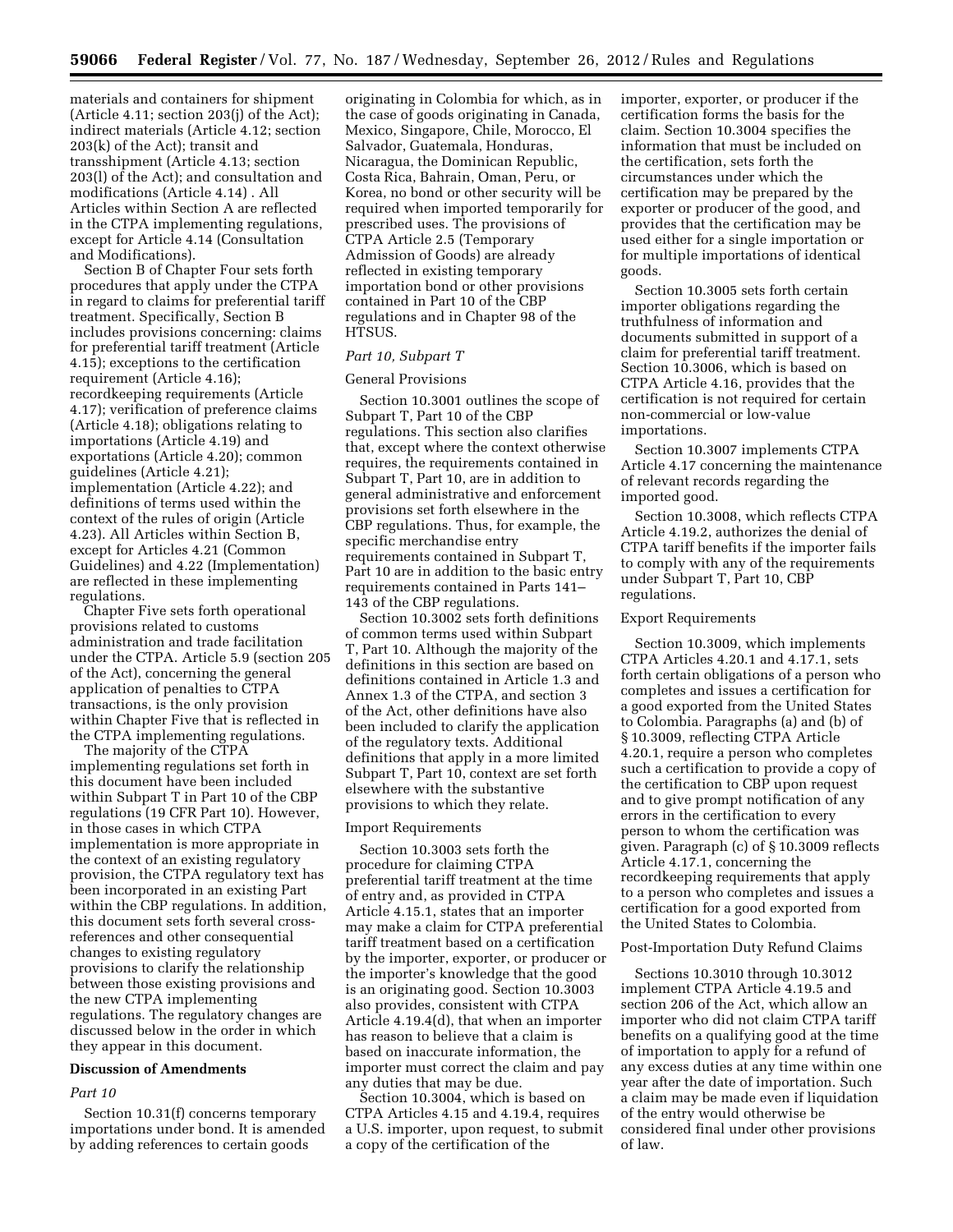## Rules of Origin

Sections 10.3013 through 10.3025 provide the implementing regulations regarding the rules of origin provisions of General Note 34, HTSUS, Chapter Four and Article 3.3 of the CTPA, and section 203 of the Act.

## Definitions

Section 10.3013 sets forth terms that are defined for purposes of the rules of origin as found in section 203(n) of the Act.

## General Rules of Origin

Section 10.3014 sets forth the basic rules of origin established in Article 4.1 of the CTPA, section 203(b) of the Act, and General Note 34, HTSUS. The provisions of § 10.3014 apply both to the determination of the status of an imported good as an originating good for purposes of preferential tariff treatment and to the determination of the status of a material as an originating material used in a good which is subject to a determination under General Note 34, HTSUS.

Section 10.3014(a), reflecting section 203(b)(1) of the Act, specifies those goods that are originating goods because they are wholly obtained or produced entirely in the territory of one or both of the Parties.

Section 10.3014(b), reflecting section 203(b)(2) of the Act, provides that goods that have been produced entirely in the territory of one or both of the Parties from non-originating materials, each of which undergoes an applicable change in tariff classification and satisfies any applicable regional value content or other requirement set forth in General Note 34, HTSUS, are originating goods. Essential to the rules in § 10.3014(b) are the specific rules of General Note 34, HTSUS, which are incorporated by reference.

Section 10.3014(c), reflecting section 203(b)(3) of the Act, provides that goods that have been produced entirely in the territory of one or both of the Parties exclusively from originating materials are originating goods.

## Value Content

Section 10.3015 reflects CTPA Article 4.2 and section 203(c) of the Act concerning the basic rules that apply for purposes of determining whether an imported good satisfies a minimum regional value content (''RVC'') requirement. Section 10.3016, reflecting CTPA Articles 4.3, 4.4 and section 203(d) of the Act, sets forth the rules for determining the value of a material for purposes of calculating the regional value content of a good as well as for

purposes of applying the *de minimis*  rules.

## Accumulation

Section 10.3017, which is derived from CTPA Article 4.5 and section 203(e) of the Act, sets forth the rule by which originating materials from the territory of a Party that are used in the production of a good in the territory of the other Party will be considered to originate in the territory of that other country. In addition, this section also establishes that a good that is produced by one or more producers in the territory of one or both of the Parties is an originating good if the good satisfies all of the applicable requirements of the rules of origin of the CTPA.

### De Minimis

Section 10.3018, as provided for in CTPA Article 4.6 and section 203(f) of the Act, sets forth *de minimis* rules for goods that may be considered to qualify as originating goods even though they fail to qualify as originating goods under the rules specified in § 10.3014. There are a number of exceptions to the *de minimis* rule set forth in CTPA Annex 4.6 (Exceptions to Article 4.6) as well as a separate rule for textile and apparel goods.

### Fungible Goods and Materials

Section 10.3019, as provided for in CTPA Article 4.7 and section 203(g) of the Act, sets forth the rules by which ''fungible'' goods or materials may be claimed as originating.

#### Accessories, Spare Parts, or Tools

Section 10.3020, as provided for in CTPA Article 4.8 and section 203(h) of the Act, specifies the conditions under which a good's standard accessories, spare parts, or tools are: (1) Treated as originating goods; and (2) disregarded in determining whether all non-originating materials undergo an applicable change in tariff classification under General Note 34, HTSUS.

Goods Classifiable as Goods Put Up in Sets

Section 10.3021, as provided for in CTPA Articles 3.3.10 and 4.9 and section 203(m) of the Act, provides that, notwithstanding the specific rules of General Note 34, HTSUS, goods classifiable as goods put up in sets for retail sale as provided for in General Rule of Interpretation 3, HTSUS, will not qualify as originating goods unless: (1) Each of the goods in the set is an originating good; or (2) the total value of the non-originating goods in the set does not exceed 15 percent of the adjusted value of the set, or 10 percent of the

adjusted value of the set in the case of textile or apparel goods.

Packaging Materials and Packing Materials

Sections 10.3022 and 10.3023, as provided for in CTPA Articles 4.10 and 4.11 and sections 203(i) and (j) of the Act, respectively, provide that retail packaging materials and packing materials for shipment are to be disregarded with respect to their actual origin in determining whether nonoriginating materials undergo an applicable change in tariff classification under General Note 34, HTSUS. These sections also set forth the treatment of packaging and packing materials for purposes of the regional value content requirement of the note.

#### Indirect Materials

Section 10.3024, as provided for in CTPA Article 4.12 and section 203(k) of the Act, provides that indirect materials, as defined in § 10.3013(h), are considered to be originating materials without regard to where they are produced.

## Transit and Transshipment

Section 10.3025, as provided for in CTPA Article 4.13 and section 203(l) of the Act, sets forth the rule that an originating good loses its originating status and is treated as a non-originating good if, subsequent to production in the territory of one or both of the Parties that qualifies the good as originating, the good: (1) Undergoes production outside the territories of the Parties, other than certain specified minor operations; or (2) does not remain under the control of customs authorities in the territory of a non-Party.

#### Origin Verifications and Determinations

Section 10.3026 implements CTPA Article 4.18 which concerns the conduct of verifications to determine whether imported goods are originating goods entitled to CTPA preferential tariff treatment. This section also governs the conduct of verifications directed to producers of materials that are used in the production of a good for which CTPA preferential duty treatment is claimed.

Section 10.3027, as provided for in CTPA Article 3.2 and section 208 of the Act, sets forth the verification and enforcement procedures specifically relating to trade in textile and apparel goods.

Section 10.3028 also implements CPTA Articles 3.2 and 4.18, and sections 205, 208 and 209 of the Act and provides the procedures that apply when preferential tariff treatment is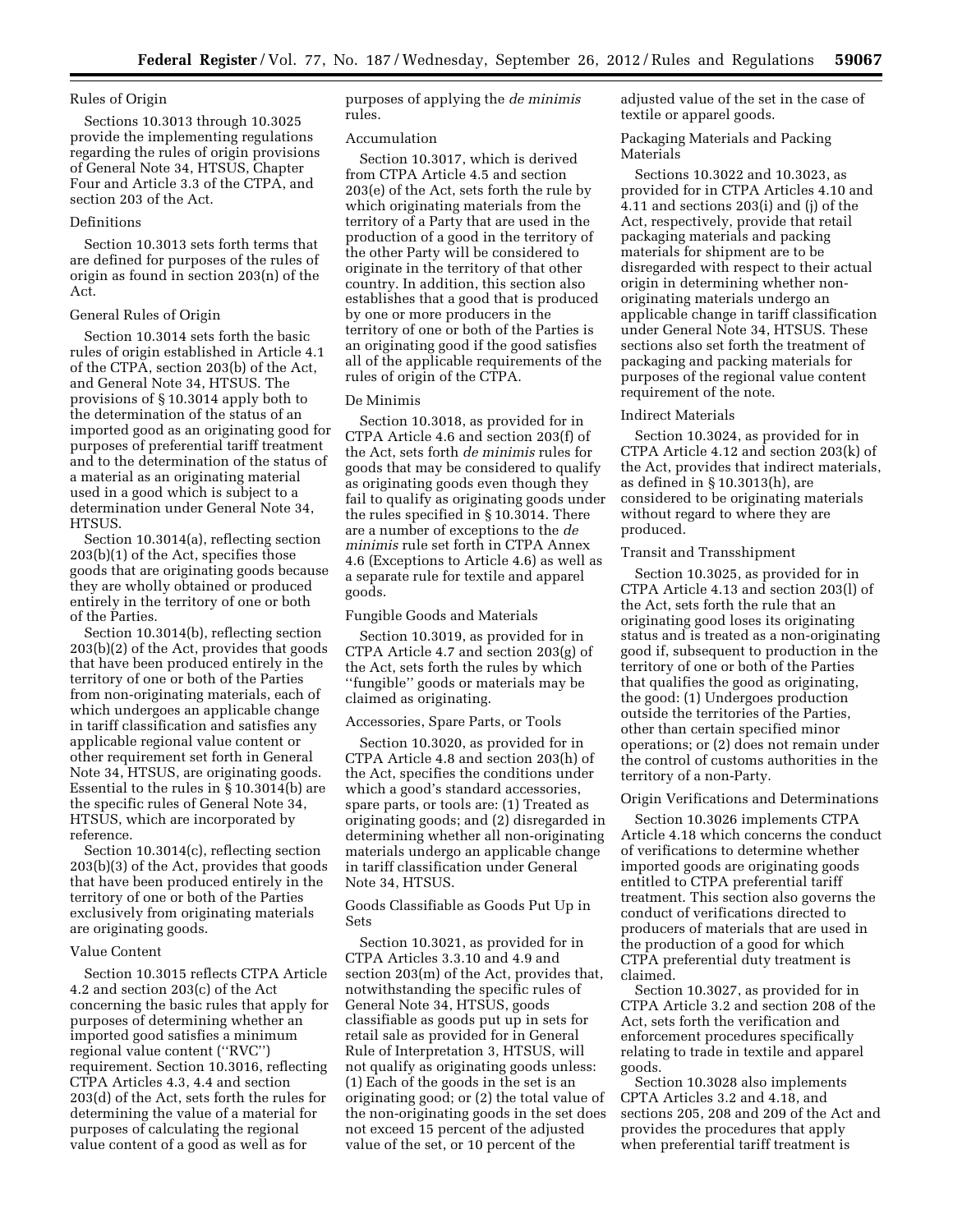denied on the basis of an origin verification conducted under Subpart T of Part 10 of the CBP regulations.

Section 10.3029 implements CTPA Article 4.18.5 and section 205(b) of the Act, concerning the denial of preferential tariff treatment in situations in which there is a pattern of conduct by an importer, exporter, or producer of false or unsupported CTPA preference claims.

## Penalties

Section 10.3030 concerns the general application of penalties to CTPA transactions and is based on CTPA Article 5.9 and section 205 of the Act.

Section 10.3031 implements CTPA Article 4.19.3 and section 205(a)(1) of the Act with regard to an exception to the application of penalties in the case of an importer who promptly and voluntarily makes a corrected claim and pays any duties owing.

Section 10.3032 implements CPTPA Article 4.20.2 and section 205(a)(2) of the Act, concerning an exception to the application of penalties in the case of a U.S. exporter or producer who promptly and voluntarily provides notification of the making of an incorrect certification with respect to a good exported to Colombia.

Section 10.3033 sets forth the circumstances under which the making of a corrected claim or certification by an importer or the providing of notification of an incorrect certification by a U.S. exporter or producer will be considered to have been done ''promptly and voluntarily.'' Corrected claims or certifications that fail to meet these requirements are not excepted from penalties, although the U.S. importer, exporter, or producer making the corrected claim or certification may, depending on the circumstances, qualify for a reduced penalty as a prior disclosure under 19 U.S.C. 1592(c)(4). Section 10.3033(c) also specifies the content of the statement that must accompany each corrected claim or certification, including any certifications and records demonstrating that a good is an originating good.

Goods Returned After Repair or Alteration

Section 10.3034 implements CTPA Article 2.6 regarding duty-free treatment for goods re-entered after repair or alteration in Colombia.

## Other Amendments

## *Part 24*

An amendment is made to § 24.23(c) (19 CFR 24.23(c)), which concerns the merchandise processing fee, to

implement section 204 of the Act providing that the merchandise processing fee is not applicable to goods that qualify as originating goods under the CTPA.

#### *Part 162*

Part 162 contains regulations regarding the inspection and examination of, among other things, imported merchandise. A crossreference is added to § 162.0 (19 CFR 162.0), which prescribes the scope of that part, to refer readers to the additional CTPA records maintenance and examination provisions contained in Subpart T, Part 10, CBP regulations.

#### *Part 163*

A conforming amendment is made to § 163.1 (19 CFR 163.1) to include the maintenance of any documentation, as required by section 207 of the Act, that the importer may have in support of a claim for preference under the CTPA as an activity for which records must be maintained. Also, the list of records and information required for the entry of merchandise appearing in the Appendix to Part 163 (commonly known as the ''(a)(1)(A) list'') is also amended to add the records that the importer may have in support of a CTPA claim for preferential tariff treatment.

### *Part 178*

Part 178 sets forth the control numbers assigned to information collections of CBP by the Office of Management and Budget, pursuant to the Paperwork Reduction Act of 1995, Public Law 104–13. The list contained in § 178.2 (19 CFR 178.2) is amended to add the information collections used by CBP to determine eligibility for preferential tariff treatment under the CTPA and the Act.

## **Inapplicability of Notice and Delayed Effective Date Requirements**

Under the Administrative Procedure Act (''APA'') (5 U.S.C. 553), agencies generally are required to publish a notice of proposed rulemaking in the **Federal Register** that solicits public comment on the proposed regulatory amendments, consider public comments in deciding on the content of the final amendments, and publish the final amendments at least 30 days prior to their effective date. However, section 553(a)(1) of the APA provides that the standard prior notice and comment procedures do not apply to an agency rulemaking to the extent that it involves a foreign affairs function of the United States. CBP has determined that these interim regulations involve a foreign affairs function of the United States

because they implement preferential tariff treatment and related provisions of the CTPA. Therefore, the rulemaking requirements under the APA do not apply and this interim rule will be effective upon publication. However, CBP is soliciting comments in this interim rule and will consider all comments received before issuing a final rule.

## **Executive Order 12866 and Regulatory Flexibility Act**

CBP has determined that this document is not a regulation or rule subject to the provisions of Executive Order 12866 of September 30, 1993 (58 FR 51735, October 4, 1993), because it pertains to a foreign affairs function of the United States and implements an international agreement, as described above, and therefore is specifically exempted by section 3(d)(2) of Executive Order 12866. Because a notice of proposed rulemaking is not required under section 553(b) of the APA for the reasons described above, the provisions of the Regulatory Flexibility Act, as amended (5 U.S.C. 601 *et seq.*), do not apply to this rulemaking. Accordingly, this interim rule is not subject to the regulatory analysis requirements or other requirements of 5 U.S.C. 603 and 604.

## **Paperwork Reduction Act**

The collections of information contained in these regulations are under the review of the Office of Management and Budget in accordance with the requirements of the Paperwork Reduction Act (44 U.S.C. 3507) under control numbers 1651–0117, which covers many of the free trade agreement requirements that CBP administers, and 1651–0076, which covers general recordkeeping requirements. The addition of the CTPA requirements will result in an increase in the number of respondents and burden hours for this information collection. Under the Paperwork Reduction Act, an agency may not conduct or sponsor, and an individual is not required to respond to, a collection of information unless it displays a valid OMB control number.

The collections of information in these regulations are in §§ 10.3003, 10.3004, and 10.3007. This information is required in connection with general recordkeeping requirements (§§ 10.3007), as well as claims for preferential tariff treatment under the CTPA and the Act and will be used by CBP to determine eligibility for tariff preference under the CTPA and the Act (§§ 10.3003 and 10.3004). The likely respondents are business organizations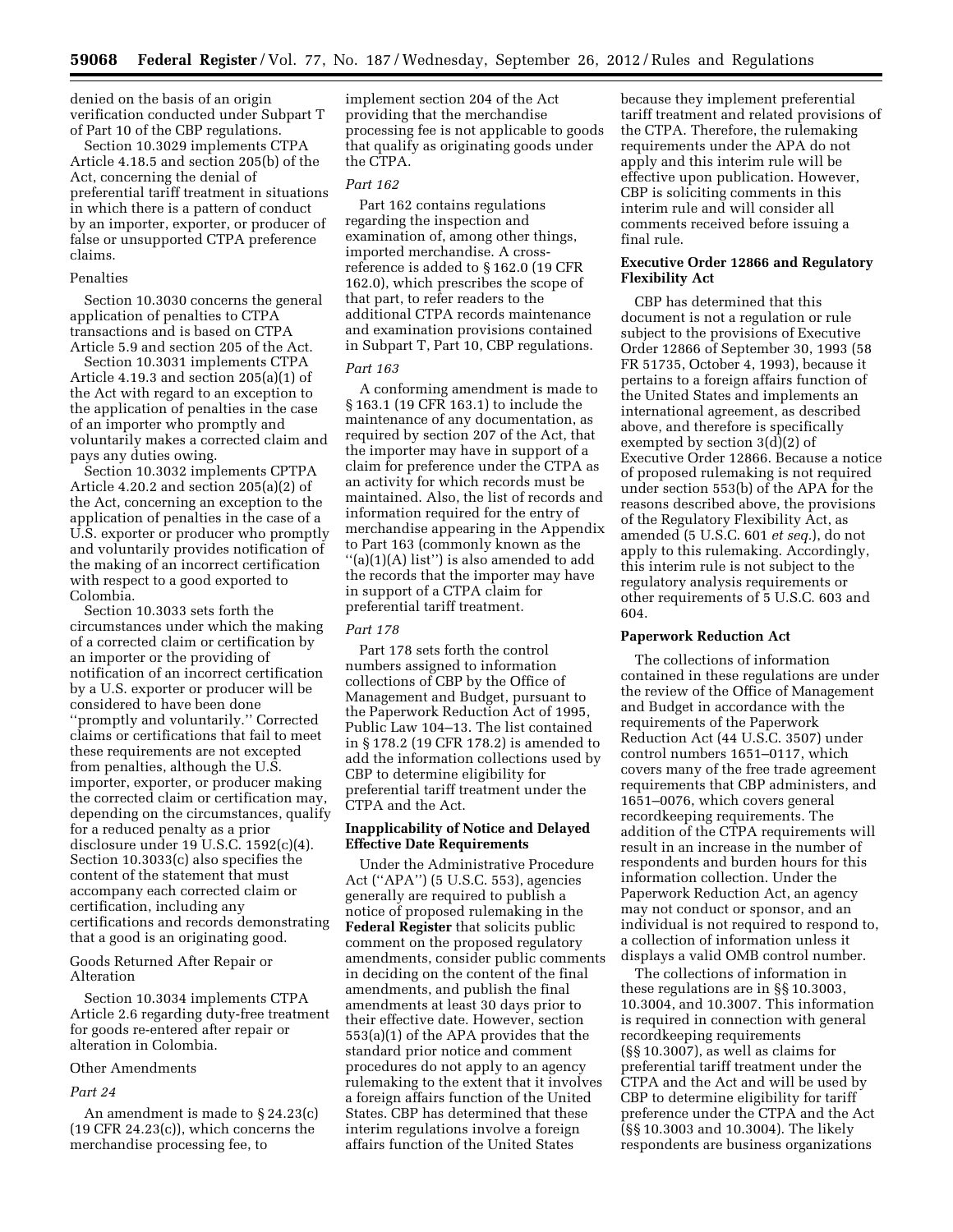including importers, exporters and manufacturers.

*Estimated total annual burden:* 8,000. *Estimated number of respondents:*  40,000.

*Estimated annual frequency of responses per respondent:* 1.

*Estimated average annual burden per response:* .2 hours.

Comments concerning the collections of information and the accuracy of the estimated annual burden, and suggestions for reducing that burden, should be directed to the Office of Management and Budget, Attention: Desk Officer for the Department of the Treasury, Office of Information and Regulatory Affairs, Washington, DC 20503. A copy should also be sent to the Trade and Commercial Regulations Branch, Regulations and Rulings, Office of International Trade, U.S. Customs and Border Protection, 799 9th Street NW., 5th Floor, Washington, DC 20229– 1179.

#### **Signing Authority**

This document is being issued in accordance with § 0.1(a)(1) of the CBP regulations (19 CFR 0.1(a)(1)) pertaining to the authority of the Secretary of the Treasury (or his/her delegate) to approve regulations related to certain customs revenue functions.

### **List of Subjects**

## *19 CFR Part 10*

Alterations, Bonds, Customs duties and inspection, Exports, Imports, Preference programs, Repairs, Reporting and recordkeeping requirements, Trade agreements.

#### *19 CFR Part 24*

Accounting, Customs duties and inspection, Financial and accounting procedures, Reporting and recordkeeping requirements, Trade agreements, User fees.

## *19 CFR Part 162*

Administrative practice and procedure, Customs duties and inspection, Penalties, Trade agreements.

## *19 CFR Part 163*

Administrative practice and procedure, Customs duties and inspection, Exports, Imports, Reporting and recordkeeping requirements, Trade agreements.

#### *19 CFR Part 178*

Administrative practice and procedure, Exports, Imports, Reporting and recordkeeping requirements.

## **Amendments to the Regulations**

Accordingly, chapter I of title 19, Code of Federal Regulations (19 CFR chapter I), is amended as set forth below.

## **PART 10—ARTICLES CONDITIONALLY FREE, SUBJECT TO A REDUCED RATE, ETC.**

■ 1. The general authority citation for part 10 continues to read, and the specific authority for new subpart T is added, to read as follows:

**Authority:** 19 U.S.C. 66, 1202 (General Note 3(i), Harmonized Tariff Schedule of the United States), 1321, 1481, 1484, 1498, 1508, 1623, 1624, 3314.

\* \* \* \* \* Sections 10.3001 through 10.3034 also issued under 19 U.S.C. 1202 (General Note 34, HTSUS), 19 U.S.C. 1520(d), and Pub. L. 112–42, 125 Stat. 462 (19 U.S.C. 3805 note).

■ 2. In § 10.31(f):

■ a. The words "Customs Form" are removed each place that they appear and the words ''CBP Form'' are added in each place; and

■ b. The sixth sentence is revised.

The revision to § 10.31(f) reads as follows:

### **§ 10.31 Entry; bond.**

\* \* \* \* \* (f) \* \* \* In addition, notwithstanding any other provision of this paragraph, in the case of professional equipment necessary for carrying out the business activity, trade or profession of a business person, equipment for the press or for sound or television broadcasting, cinematographic equipment, articles imported for sports purposes and articles intended for display or demonstration, if brought into the United States by a resident of Canada, Mexico, Singapore, Chile, Morocco, El Salvador, Guatemala, Honduras, Nicaragua, the Dominican Republic, Costa Rica, Bahrain, Oman, Peru, the Republic of Korea, or Colombia and entered under Chapter 98, Subchapter XIII, HTSUS, no bond or other security will be required if the entered article is a good originating, within the meaning of General Note 12, 25, 26, 27, 29, 30, 31, 32, 33, and 34, HTSUS, in the country of which the importer is a resident.

■ 3a. Part 10, CBP regulations, is amended by adding and reserving subpart S.

\* \* \* \* \*

■ 3b. Part 10, CBP regulations, is amended by adding subpart T to read as follows:

#### **Subpart T—United States-Colombia Trade Promotion Agreement**

#### **General Provisions**

Sec. 10.3001 Scope. 10.3002 General definitions.

#### **Import Requirements**

- 10.3003 Filing of claim for preferential tariff treatment upon importation.
- 10.3004 Certification.
- 10.3005 Importer obligations.
- 10.3006 Certification not required.
- 10.3007 Maintenance of records.
- 10.3008 Effect of noncompliance; failure to provide documentation regarding transshipment.

#### **Export Requirements**

10.3009 Certification for goods exported to Colombia.

#### **Post-Importation Duty Refund Claims**

10.3010 Right to make post-importation claim and refund duties.

- 10.3011 Filing procedures.
- 10.3012 CBP processing procedures.

## **Rules of Origin**

- 10.3013 Definitions.
- 10.3014 Originating goods.
- 10.3015 Regional value content.
- 10.3016 Value of materials.
- 10.3017 Accumulation.
- 10.3018 De minimis.
- 10.3019 Fungible goods and materials.
- 10.3020 Accessories, spare parts, or tools.
- 10.3021 Goods classifiable as goods put up in sets.
- 10.3022 Retail packaging materials and containers.
- 10.3023 Packing materials and containers for shipment.
- 10.3024 Indirect materials.
- 10.3025 Transit and transshipment.

#### **Origin Verifications and Determinations**

- 10.3026 Verification and justification of claim for preferential tariff treatment.
- 10.3027 Special rule for verifications in Colombia of U.S. imports of textile and apparel goods.
- 10.3028 Issuance of negative origin determinations.
- 10.3029 Repeated false or unsupported preference claims.

## **Penalties**

- 10.3030 General.
- 10.3031 Corrected claim or certification by importers.
- 10.3032 Corrected certification by exporters or producers.
- 10.3033 Framework for correcting claims or certifications.

### **Goods Returned After Repair or Alteration**

10.3034 Goods re-entered after repair or alteration in Colombia.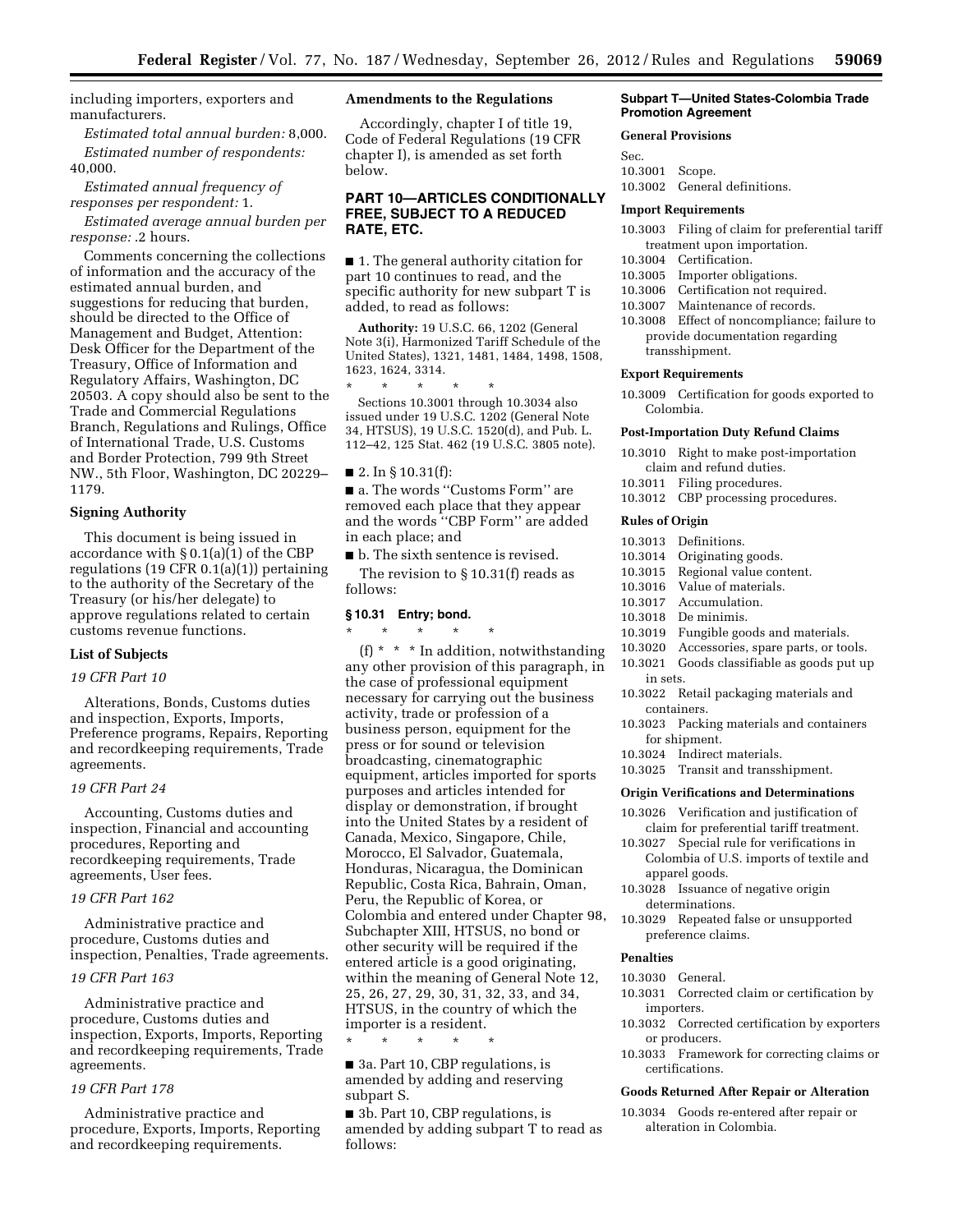## **Subpart T—United States-Colombia Trade Promotion Agreement**

### **General Provisions**

#### **§ 10.3001 Scope.**

This subpart implements the duty preference and related customs provisions applicable to imported and exported goods under the United States-Colombia Trade Promotion Agreement (the CTPA) signed on November 22, 2006, and under the United States-Colombia Trade Promotion Agreement Implementation Act (the ''Act''), Public Law 112–42, 125 Stat. 462 (19 U.S.C. 3805 note). Except as otherwise specified in this subpart, the procedures and other requirements set forth in this subpart are in addition to the customs procedures and requirements of general application contained elsewhere in this chapter. Additional provisions implementing certain aspects of the CTPA and the Act are contained in Parts 24, 162, and 163 of this chapter.

## **§ 10.3002 General definitions.**

As used in this subpart, the following terms will have the meanings indicated unless either the context in which they are used requires a different meaning or a different definition is prescribed for a particular section of this subpart:

(a) *Claim for preferential tariff treatment.* ''Claim for preferential tariff treatment'' means a claim that a good is entitled to the duty rate applicable under the CTPA to an originating good and to an exemption from the merchandise processing fee;

(b) *Claim of origin.* ''Claim of origin'' means a claim that a textile or apparel good is an originating good or satisfies the non-preferential rules of origin of a Party;

(c) *Customs authority.* ''Customs authority'' means the competent authority that is responsible under the law of a Party for the administration of customs laws and regulations;

(d) *Customs duty.* ''Customs duty'' includes any customs or import duty and a charge of any kind imposed in connection with the importation of a good, including any form of surtax or surcharge in connection with such importation, but does not include any:

(1) Charge equivalent to an internal tax imposed consistently with Article III:2 of GATT 1994 in respect of like, directly competitive, or substitutable goods of the Party, or in respect of goods from which the imported good has been manufactured or produced in whole or in part;

(2) Antidumping or countervailing duty that is applied pursuant to a Party's domestic law; or

(3) Fee or other charge in connection with importation commensurate with the cost of services rendered;

(e) *Customs Valuation Agreement.*  ''Customs Valuation Agreement'' means the *Agreement on Implementation of Article VII of the General Agreement on Tariffs and Trade 1994,* contained in Annex 1A to the WTO Agreement;

(f) *Days.* ''Days'' means calendar days; (g) *Enterprise.* ''Enterprise'' means any entity constituted or organized under applicable law, whether or not for profit, and whether privately-owned or governmentally-owned, including any corporation, trust, partnership, sole proprietorship, joint venture, or other association;

(h) *Enterprise of a Party.* ''Enterprise of a Party'' means an enterprise constituted or organized under a Party's law;

(i) *Goods of a Party.* ''Goods of a Party'' means domestic products as these are understood in the GATT 1994 or such goods as the Parties may agree, and includes originating goods of that Party.

(j) *GATT 1994.* "GATT 1994" means the *General Agreement on Tariffs and Trade 1994,* which is part of the *WTO Agreement;* 

(k) *Harmonized System.* ''Harmonized System'' means the *Harmonized Commodity Description and Coding System,* including its General Rules of Interpretation, Section Notes, and Chapter Notes, as adopted and implemented by the Parties in their respective tariff laws;

(l) *Heading.* ''Heading'' means the first four digits in the tariff classification number under the Harmonized System;

(m) HTSUS. "HTSUS" means the *Harmonized Tariff Schedule of the United States* as promulgated by the U.S. International Trade Commission;

(n) *Identical goods.* ''Identical goods'' means goods that are the same in all respects relevant to the rule of origin that qualifies the goods as originating goods;

(o) *Originating.* ''Originating'' means qualifying for preferential tariff treatment under the rules of origin set out in Article 3.3 (Textiles and Apparel) or Chapter Four (Rules of Origin and Origin Procedures) of the CTPA, and General Note 34, HTSUS;

(p) *Party.* "Party" means the United States or Colombia;

(q) *Person.* "Person" means a natural person or an enterprise;

(r) *Preferential tariff treatment.*  ''Preferential tariff treatment'' means the duty rate applicable under the CTPA to an originating good, and an exemption from the merchandise processing fee;

(s) *Subheading.* "Subheading" means the first six digits in the tariff classification number under the Harmonized System;

(t) *Textile or apparel good.* ''Textile or apparel good'' means a good listed in the Annex to the Agreement on Textiles and Clothing (commonly referred to as ''the ATC''), which is part of the WTO Agreement, except for those goods listed in Annex 3–C of the CTPA;

(u) *Territory.* ''Territory'' means: (1) With respect to Colombia, in addition to its continental territory, the archipelago of San Andrés, Providencia and Santa Catalina, the islands of Malpelo, and all the other islands, islets, keys, headlands and shoals that belong to it, as well as air space and the maritime areas over which Colombia has sovereignty or sovereign rights or jurisdiction in accordance with its domestic law and international law, including applicable international treaties; and

(2) With respect to the United States: (i) The customs territory of the United States, which includes the 50 states, the District of Columbia, and Puerto Rico;

(ii) The foreign trade zones located in the United States and Puerto Rico; and

(iii) Any areas beyond the territorial seas of the United States within which, in accordance with international law and its domestic law, the United States may exercise rights with respect to the seabed and subsoil and their natural resources;

(v) *WTO.* ''WTO'' means the World Trade Organization; and

(w) *WTO Agreement.* ''WTO Agreement'' means the *Marrakesh Agreement Establishing the World Trade Organization* of April 15, 1994.

#### **Import Requirements**

## **§ 10.3003 Filing of claim for preferential tariff treatment upon importation.**

(a) *Basis of claim.* An importer may make a claim for CTPA preferential tariff treatment, including an exemption from the merchandise processing fee, based on either:

(1) A written or electronic certification, as specified in § 10.3004, that is prepared by the importer, exporter, or producer of the good; or

(2) The importer's knowledge that the good is an originating good, including reasonable reliance on information in the importer's possession that the good is an originating good.

(b) *Making a claim.* The claim is made by including on the entry summary, or equivalent documentation, the letters ''CO'' as a prefix to the subheading of the HTSUS under which each qualifying good is classified, or by the method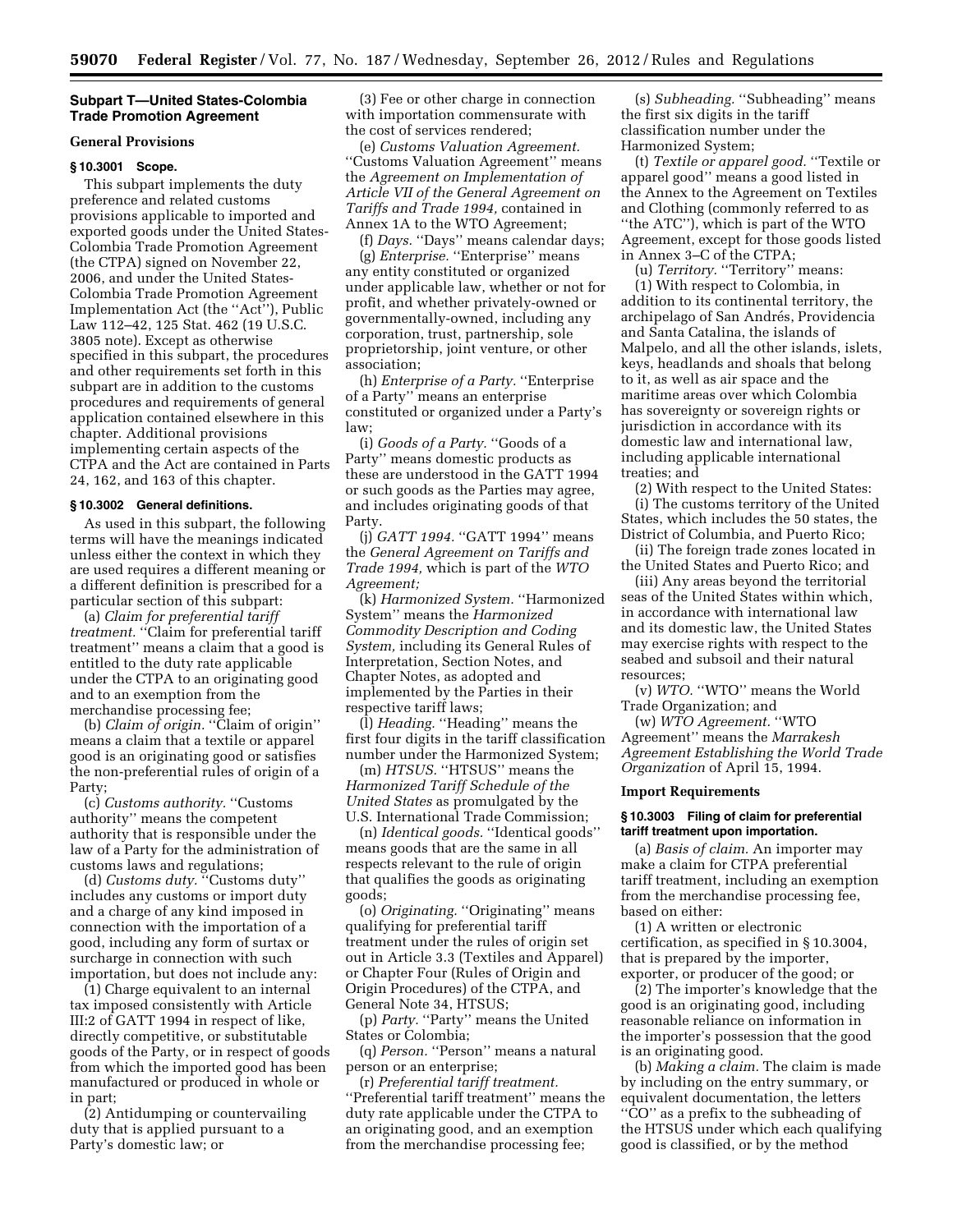specified for equivalent reporting via an authorized electronic data interchange system.

(c) *Corrected claim.* If, after making the claim specified in paragraph (b) of this section, the importer has reason to believe that the claim is based on inaccurate information or is otherwise invalid, the importer must, within 30 calendar days after the date of discovery of the error, correct the claim and pay any duties that may be due. The importer must submit a statement either in writing or via an authorized electronic data interchange system to the CBP office where the original claim was filed specifying the correction (*see*  §§ 10.3031 and 10.3033).

#### **§ 10.3004 Certification.**

(a) *General.* An importer who makes a claim pursuant to § 10.3003(b) based on a certification by the importer, exporter, or producer that the good is originating must submit, at the request of the port director, a copy of the certification. The certification:

(1) Need not be in a prescribed format but must be in writing or must be transmitted electronically pursuant to any electronic means authorized by CBP for that purpose;

(2) Must be in the possession of the importer at the time the claim for preferential tariff treatment is made if the certification forms the basis for the claim;

(3) Must include the following information:

(i) The legal name, address, telephone number, and email address of the certifying person;

(ii) If not the certifying person, the legal name, address, telephone number, and email address of the importer of record, the exporter, and the producer of the good, if known;

(iii) The legal name, address, telephone number, and email address of the responsible official or authorized agent of the importer, exporter, or producer signing the certification (if different from the information required by paragraph (a)(3)(i) of this section);

(iv) A description of the good for which preferential tariff treatment is claimed, which must be sufficiently detailed to relate it to the invoice and the HS nomenclature;

(v) The HTSUS tariff classification, to six or more digits, as necessary for the specific change in tariff classification rule for the good set forth in General Note 34, HTSUS; and

(vi) The applicable rule of origin set forth in General Note 34, HTSUS, under which the good qualifies as an originating good;

(vii) Date of certification;

(viii) In case of a blanket certification issued with respect to multiple shipments of identical goods within any period specified in the written or electronic certification, not exceeding 12 months from the date of certification, the period that the certification covers; and

(4) Must include a statement, in substantially the following form: ''I certify that:

The information on this document is true and accurate and I assume the responsibility for proving such representations. I understand that I am liable for any false statements or material omissions made on or in connection with this document;

I agree to maintain and present upon request, documentation necessary to support these representations;

The goods comply with all requirements for preferential tariff treatment specified for those goods in the United States-Colombia Trade Promotion Agreement; and

This document consists of  $\frac{1}{2}$  pages, including all attachments.''

(b) *Responsible official or agent.* The certification provided for in paragraph (a) of this section must be signed and dated by a responsible official of the importer, exporter, or producer, or by the importer's, exporter's, or producer's authorized agent having knowledge of the relevant facts.

(c) *Language.* The certification provided for in paragraph (a) of this section must be completed in either the English or Spanish language. In the latter case, the port director may require the importer to submit an English translation of the certification.

(d) *Certification by the exporter or producer.* (1) A certification may be prepared by the exporter or producer of the good on the basis of:

(i) The exporter's or producer's knowledge that the good is originating; or

(ii) In the case of an exporter, reasonable reliance on the producer's certification that the good is originating.

(2) The port director may not require an exporter or producer to provide a written or electronic certification to another person.

(e) *Applicability of certification.* The certification provided for in paragraph (a) of this section may be applicable to:

(1) A single shipment of a good into the United States; or

(2) Multiple shipments of identical goods into the United States that occur within a specified blanket period, not exceeding 12 months, set out in the certification.

(f) *Validity of certification.* A certification that is properly completed, signed, and dated in accordance with the requirements of this section will be accepted as valid for four years following the date on which it was issued

## **§ 10.3005 Importer obligations.**

(a) *General.* An importer who makes a claim for preferential tariff treatment under § 10.3003(b):

(1) Will be deemed to have certified that the good is eligible for preferential tariff treatment under the CTPA;

(2) Is responsible for the truthfulness of the claim and of all the information and data contained in the certification provided for in § 10.3004; and

(3) Is responsible for submitting any supporting documents requested by CBP, and for the truthfulness of the information contained in those documents. When a certification prepared by an exporter or producer forms the basis of a claim for preferential tariff treatment, and CBP requests the submission of supporting documents, the importer will provide to CBP, or arrange for the direct submission by the exporter or producer of, all information relied on by the exporter or producer in preparing the certification.

(b) *Information provided by exporter or producer.* The fact that the importer has made a claim or submitted a certification based on information provided by an exporter or producer will not relieve the importer of the responsibility referred to in paragraph (a) of this section.

(c) *Exemption from penalties.* An importer will not be subject to civil or administrative penalties under 19 U.S.C. 1592 for making an incorrect claim for preferential tariff treatment or submitting an incorrect certification, provided that the importer promptly and voluntarily corrects the claim or certification and pays any duty owing (*see* §§ 10.3031 through 10.3033).

## **§ 10.3006 Certification not required.**

(a) *General.* Except as otherwise provided in paragraph (b) of this section, an importer will not be required to submit a copy of a certification under § 10.3004 for:

(1) A non-commercial importation of a good; or

(2) A commercial importation for which the value of the originating goods does not exceed U.S. \$2,500.

(b) *Exception.* If the port director determines that an importation described in paragraph (a) of this section is part of a series of importations carried out or planned for the purpose of evading compliance with the certification requirements of § 10.3004,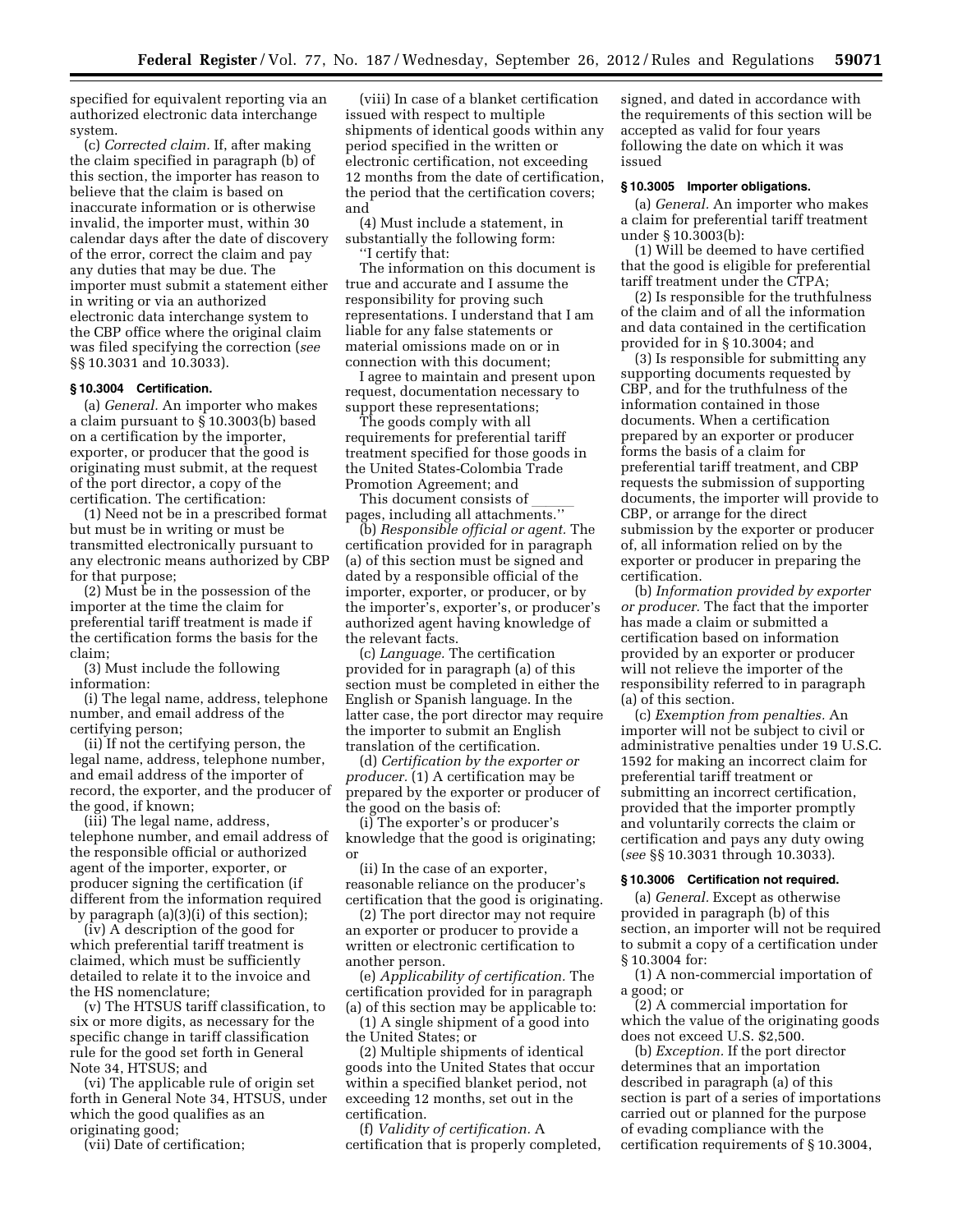the port director will notify the importer that for that importation the importer must submit to CBP a copy of the certification. The importer must submit such a copy within 30 days from the date of the notice. Failure to timely submit a copy of the certification will result in denial of the claim for preferential tariff treatment.

## **§ 10.3007 Maintenance of records.**

(a) *General.* An importer claiming preferential tariff treatment for a good (based on either the importer's certification or its knowledge, or on the certification issued by the exporter or producer) imported into the United States under § 10.3003(b) must maintain, for a minimum of five years after the date of importation of the good, all records and documents that the importer has demonstrating that the good qualifies for preferential tariff treatment under the CTPA. These records are in addition to any other records that the importer is required to prepare, maintain, or make available to CBP under Part 163 of this chapter.

(b) *Method of maintenance.* The records and documents referred to in paragraph (a) of this section must be maintained by importers as provided in § 163.5 of this chapter.

#### **§ 10.3008 Effect of noncompliance; failure to provide documentation regarding transshipment.**

(a) *General.* If the importer fails to comply with any requirement under this subpart, including submission of a complete certification prepared in accordance with § 10.3004 of this subpart, when requested, the port director may deny preferential tariff treatment to the imported good.

(b) *Failure to provide documentation regarding transshipment.* Where the requirements for preferential tariff treatment set forth elsewhere in this subpart are met, the port director nevertheless may deny preferential tariff treatment to an originating good if the good is shipped through or transshipped in a country other than a Party to the CTPA, and the importer of the good does not provide, at the request of the port director, evidence demonstrating to the satisfaction of the port director that the conditions set forth in § 10.3025(a) were met.

#### **Export Requirements**

## **§ 10.3009 Certification for goods exported to Colombia.**

(a) *Submission of certification to CBP.*  Any person who completes and issues a certification for a good exported from the United States to Colombia must provide a copy of the certification

(written or electronic) to CBP upon request.

(b) *Notification of errors in certification.* Any person who completes and issues a certification for a good exported from the United States to Colombia and who has reason to believe that the certification contains or is based on incorrect information must promptly notify every person to whom the certification was provided of any change that could affect the accuracy or validity of the certification. Notification of an incorrect certification must also be given either in writing or via an authorized electronic data interchange system to CBP specifying the correction (*see* §§ 10.3032 and 10.3033).

(c) *Maintenance of records*—(1) *General.* Any person who completes and issues a certification for a good exported from the United States to Colombia must maintain, for a period of at least five years after the date the certification was issued, all records and supporting documents relating to the origin of a good for which the certification was issued, including the certification or copies thereof and records and documents associated with:

(i) The purchase, cost, and value of, and payment for, the good;

(ii) The purchase, cost, and value of, and payment for, all materials, including indirect materials, used in the production of the good; and

(iii) The production of the good in the form in which the good was exported.

(2) *Method of maintenance.* The records referred to in paragraph (c) of this section must be maintained as provided in § 163.5 of this chapter.

(3) *Availability of records.* For purposes of determining compliance with the provisions of this part, the records required to be maintained under this section must be stored and made available for examination and inspection by the port director or other appropriate CBP officer in the same manner as provided in Part 163 of this chapter.

## **Post-Importation Duty Refund Claims**

#### **§ 10.3010 Right to make post-importation claim and refund duties.**

Notwithstanding any other available remedy, where a good would have qualified as an originating good when it was imported into the United States but no claim for preferential tariff treatment was made, the importer of that good may file a claim for a refund of any excess duties at any time within one year after the date of importation of the good in accordance with the procedures set forth in § 10.3011. Subject to the provisions of § 10.3008, CBP may refund any excess duties by liquidation or reliquidation of the entry covering the good in accordance with § 10.3012(c).

#### **§ 10.3011 Filing procedures.**

(a) *Place of filing.* A post-importation claim for a refund must be filed with the director of the port at which the entry covering the good was filed.

(b) *Contents of claim.* A postimportation claim for a refund must be filed by presentation of the following:

(1) A written or electronic declaration or statement stating that the good was an originating good at the time of importation and setting forth the number and date of the entry or entries covering the good;

(2) A copy of a written or electronic certification prepared in accordance with § 10.3004 if a certification forms the basis for the claim, or other information demonstrating that the good qualifies for preferential tariff treatment;

(3) A written statement indicating whether the importer of the good provided a copy of the entry summary or equivalent documentation to any other person. If such documentation was so provided, the statement must identify each recipient by name, CBP identification number, and address and must specify the date on which the documentation was provided; and

(4) A written statement indicating whether any person has filed a protest relating to the good under any provision of law; and if any such protest has been filed, the statement must identify the protest by number and date.

#### **§ 10.3012 CBP processing procedures.**

(a) *Status determination.* After receipt of a post-importation claim made pursuant to § 10.3011, the port director will determine whether the entry covering the good has been liquidated and, if liquidation has taken place, whether the liquidation has become final.

(b) *Pending protest or judicial review.*  If the port director determines that any protest relating to the good has not been finally decided, the port director will suspend action on the claim filed under § 10.3011 until the decision on the protest becomes final. If a summons involving the tariff classification or dutiability of the good is filed in the Court of International Trade, the port director will suspend action on the claim filed under § 10.3011 until judicial review has been completed.

(c) *Allowance of claim*—(1) *Unliquidated entry.* If the port director determines that a claim for a refund filed under § 10.3011 should be allowed and the entry covering the good has not been liquidated, the port director will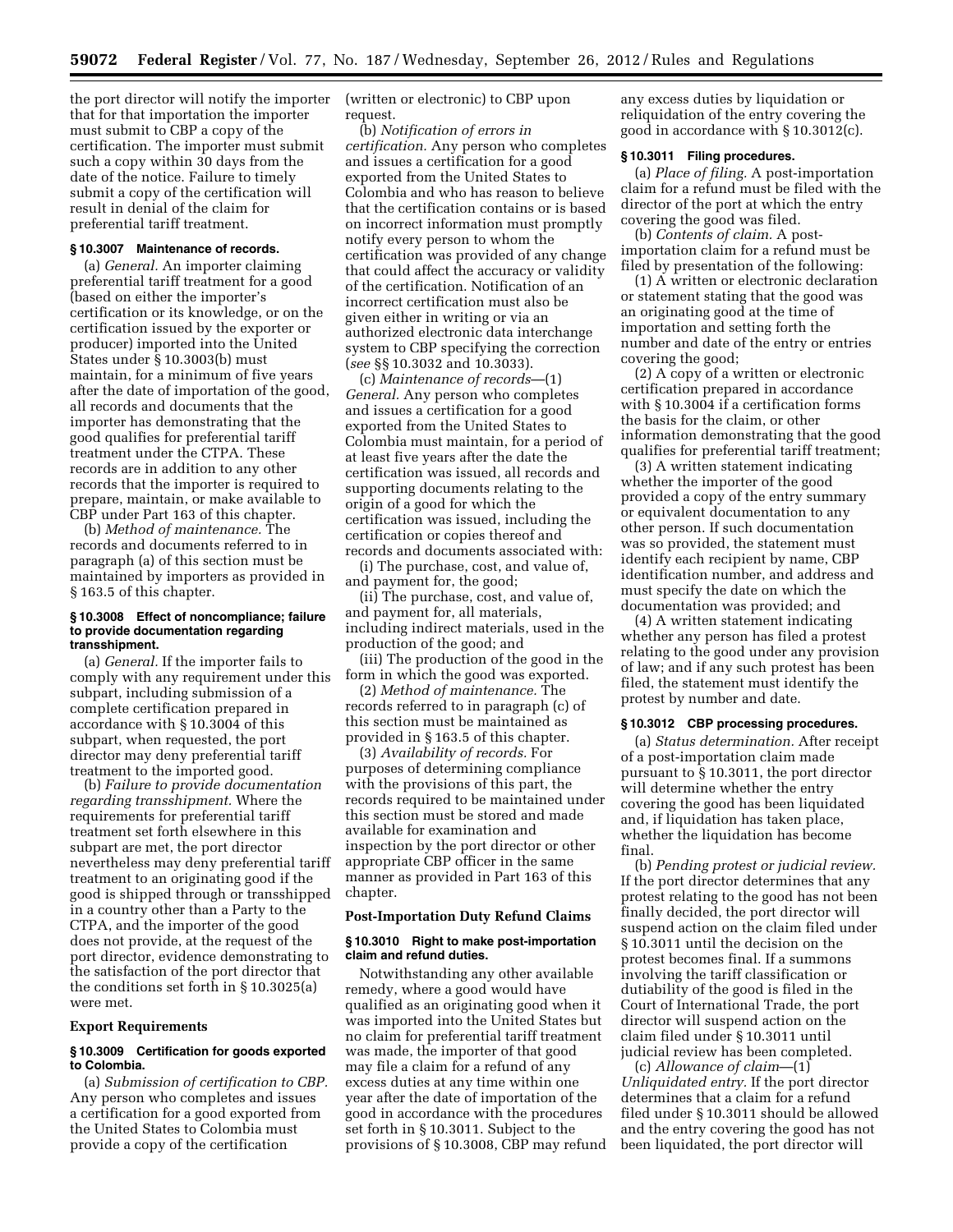take into account the claim for refund in connection with the liquidation of the entry.

(2) *Liquidated entry.* If the port director determines that a claim for a refund filed under § 10.3011 should be allowed and the entry covering the good has been liquidated, whether or not the liquidation has become final, the entry must be reliquidated in order to effect a refund of duties under this section. If the entry is otherwise to be reliquidated based on administrative review of a protest or as a result of judicial review, the port director will reliquidate the entry taking into account the claim for refund under § 10.3011.

(d) *Denial of claim*—(1) *General.* The port director may deny a claim for a refund filed under § 10.3011 if the claim was not filed timely, if the importer has not complied with the requirements of § 10.3008 and 10.3011, or if, following an origin verification under § 10.3026, the port director determines either that the imported good was not an originating good at the time of importation or that a basis exists upon which preferential tariff treatment may be denied under § 10.3026.

(2) *Unliquidated entry.* If the port director determines that a claim for a refund filed under this subpart should be denied and the entry covering the good has not been liquidated, the port director will deny the claim in connection with the liquidation of the entry, and notice of the denial and the reason for the denial will be provided to the importer in writing or via an authorized electronic data interchange system.

(3) *Liquidated entry.* If the port director determines that a claim for a refund filed under this subpart should be denied and the entry covering the good has been liquidated, whether or not the liquidation has become final, the claim may be denied without reliquidation of the entry. If the entry is otherwise to be reliquidated based on administrative review of a protest or as a result of judicial review, such reliquidation may include denial of the claim filed under this subpart. In either case, the port director will provide notice of the denial and the reason for the denial to the importer in writing or via an authorized electronic data interchange system.

### **Rules of Origin**

## **§ 10.3013 Definitions.**

For purposes of §§ 10.3013 through 10.3025:

(a) *Adjusted value.* ''Adjusted value'' means the value determined in accordance with Articles 1 through 8,

Article 15, and the corresponding interpretative notes of the Customs Valuation Agreement, adjusted, if necessary, to exclude:

(1) Any costs, charges, or expenses incurred for transportation, insurance and related services incident to the international shipment of the good from the country of exportation to the place of importation; and

(2) The value of packing materials and containers for shipment as defined in paragraph (n) of this section;

(b) *Class of motor vehicles.* ''Class of motor vehicles'' means any one of the following categories of motor vehicles:

(1) Motor vehicles classified under subheading 8701.20, motor vehicles for the transport of 16 or more persons classified under 8704.10 or 8702.90, HTSUS, and motor vehicles classified under subheading 8704.10, 8704.22, 8704.23, 8704.32, or 8704.90, or heading 8705 or 8706;

(2) Motor vehicles classified under subheading 8701.10 or subheadings 8701.30 through 8701.90, HTSUS;

(3) Motor vehicles for the transport of 15 or fewer persons classified under subheading 8702.10 or 8702.90, HTSUS, and motor vehicles of subheading 8704.21 or 8704.31, HTSUS; or

(4) Motor vehicles classified under subheadings 8703.21 through 8703.90, HTSUS;

(c) *Exporter.* "Exporter" means a person who exports goods from the territory of a Party;

(d) *Fungible good or material.*  ''Fungible good or material'' means a good or material, as the case may be, that is interchangeable with another good or material for commercial purposes and the properties of which are essentially identical to such other good or material;

(e) *Generally Accepted Accounting Principles.* ''Generally Accepted Accounting Principles'' means the recognized consensus or substantial authoritative support in the territory of a Party, with respect to the recording of revenues, expenses, costs, assets, and liabilities, the disclosure of information, and the preparation of financial statements. These principles may encompass broad guidelines of general application as well as detailed standards, practices, and procedures;

(f) *Good.* ''Good'' means any merchandise, product, article, or material;

(g) *Goods wholly obtained or produced entirely in the territory of one or both of the Parties.* ''Goods wholly obtained or produced entirely in the territory of one or both of the Parties'' means:

(1) Plants and plant products harvested or gathered in the territory of one or both of the Parties;

(2) Live animals born and raised in the territory of one or both of the Parties;

(3) Goods obtained in the territory of one or both of the Parties from live animals;

(4) Goods obtained from hunting, trapping, fishing, or aquaculture conducted in the territory of one or both of the Parties;

(5) Minerals and other natural resources not included in paragraphs  $(g)(1)$  through  $(g)(4)$  of this section that are extracted or taken in the territory of one or both of the Parties;

(6) Fish, shellfish, and other marine life taken from the sea, seabed, or subsoil outside the territory of the Parties by:

(i) Vessels registered or recorded with Colombia and flying its flag; or

(ii) Vessels documented under the laws of the United States;

(7) Goods produced on board factory ships from the goods referred to in paragraph (g)(6) of this section, if such factory ships are:

(i) Registered or recorded with Colombia and fly its flag; or

(ii) Documented under the laws of the United States;

(8) Goods taken by a Party or a person of a Party from the seabed or subsoil outside territorial waters, if a Party has rights to exploit such seabed or subsoil;

(9) Goods taken from outer space, provided they are obtained by a Party or a person of a Party and not processed in the territory of a non-Party;

(10) Waste and scrap derived from:

(i) Manufacturing or processing operations in the territory of one or both of the Parties; or

(ii) Used goods collected in the territory of one or both of the Parties, if such goods are fit only for the recovery of raw materials;

(11) Recovered goods derived in the territory of one or both of the Parties from used goods, and used in the territory of one or both of the Parties in the production of remanufactured goods; and

(12) Goods produced in the territory of one or both of the Parties exclusively from goods referred to in any of paragraphs  $(g)(1)$  through  $(g)(10)$  of this section, or from the derivatives of such goods, at any stage of production;

(h) *Indirect Material.* ''Indirect material'' means a good used in the production, testing, or inspection of another good in the territory of one or both of the Parties but not physically incorporated into that other good, or a good used in the maintenance of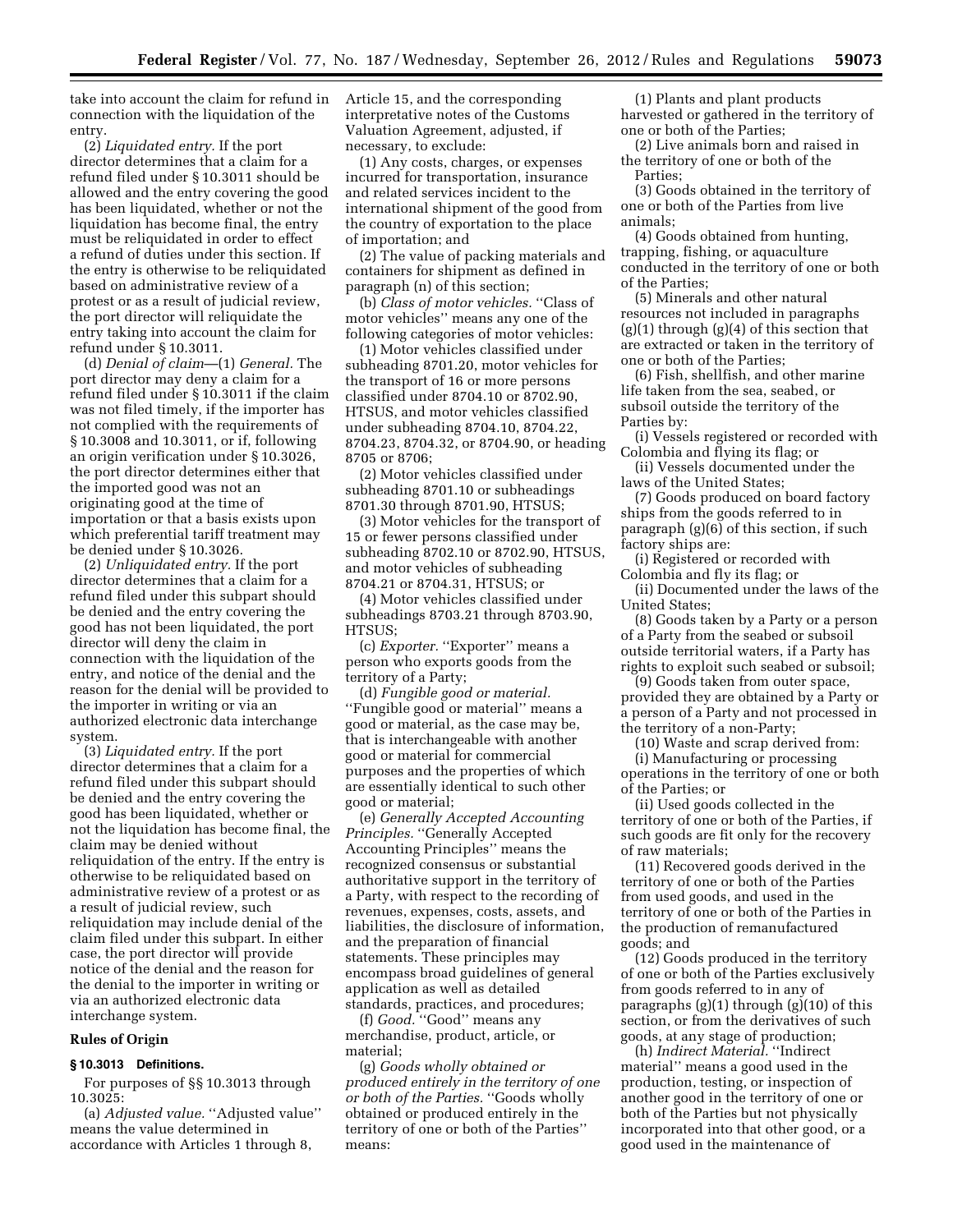buildings or the operation of equipment associated with the production of another good, including:

(1) Fuel and energy;

(2) Tools, dies, and molds;

(3) Spare parts and materials used in the maintenance of equipment or buildings;

(4) Lubricants, greases, compounding materials, and other materials used in production or used to operate equipment or buildings;

(5) Gloves, glasses, footwear, clothing, safety equipment, and supplies;

(6) Equipment, devices, and supplies used for testing or inspecting the good;

(7) Catalysts and solvents; and

(8) Any other good that is not incorporated into the other good but the use of which in the production of the other good can reasonably be demonstrated to be a part of that production.

(i) *Material.* "Material" means a good that is used in the production of another good, including a part or an ingredient;

(j) *Model line.* ''Model line'' means a group of motor vehicles having the same platform or model name;

(k) *Net cost.* "Net cost" means total cost minus sales promotion, marketing, and after-sales service costs, royalties, shipping and packing costs, and nonallowable interest costs that are included in the total cost;

(l) *Non-allowable interest costs.* ''Nonallowable interest costs'' means interest costs incurred by a producer that exceed 700 basis points above the applicable official interest rate for comparable maturities of the Party in which the producer is located;

(m) *Non-originating good or nonoriginating material.* ''Non-originating good'' or ''non-originating material'' means a good or material, as the case may be, that does not qualify as originating under General Note 34, HTSUS, or this subpart;

(n) *Packing materials and containers*  for shipment. "Packing materials and containers for shipment'' means the goods used to protect a good during its transportation to the United States, and does not include the packaging materials and containers in which a good is packaged for retail sale;

(o) *Producer.* ''Producer'' means a person who engages in the production of a good in the territory of a Party;

(p) *Production.* ''Production'' means growing, mining, harvesting, fishing, raising, trapping, hunting, manufacturing, processing, assembling, or disassembling a good;

(q) *Reasonably allocate.* ''Reasonably allocate'' means to apportion in a manner that would be appropriate under Generally Accepted Accounting Principles;

(r) *Recovered goods.* ''Recovered goods'' means materials in the form of individual parts that are the result of:

(1) The disassembly of used goods into individual parts; and

(2) The cleaning, inspecting, testing, or other processing that is necessary to improve such individual parts to sound working condition;

(s) *Remanufactured good.*  ''Remanufactured good'' means an industrial good assembled in the territory of one or both of the Parties that is classified in Chapter 84, 85, 87, or 90 or heading 9402, HTSUS, other than a good classified in heading 8418 or 8516, HTSUS, and that:

(1) Is entirely or partially comprised of recovered goods as defined in paragraph (r) of this section; and

(2) Has a similar life expectancy and enjoys a factory warranty similar to such new goods;

(t) *Royalties.* "Royalties" means payments of any kind, including payments under technical assistance agreements or similar agreements, made as consideration for the use of, or right to use, any copyright, literary, artistic, or scientific work, patent, trademark, design, model, plan, secret formula or process, excluding those payments under technical assistance agreements or similar agreements that can be related to specific services such as:

(1) Personnel training, without regard to where performed; and

(2) If performed in the territory of one or both of the Parties, engineering, tooling, die-setting, software design and similar computer services;

(u) *Sales promotion, marketing, and after-sales service costs.* ''Sales promotion, marketing, and after-sales service costs'' means the following costs related to sales promotion, marketing, and after-sales service:

(1) Sales and marketing promotion; media advertising; advertising and market research; promotional and demonstration materials; exhibits; sales conferences, trade shows and conventions; banners; marketing displays; free samples; sales, marketing, and after-sales service literature (product brochures, catalogs, technical literature, price lists, service manuals, sales aid information); establishment and protection of logos and trademarks; sponsorships; wholesale and retail restocking charges; entertainment;

(2) Sales and marketing incentives; consumer, retailer or wholesaler rebates; merchandise incentives;

(3) Salaries and wages, sales commissions, bonuses, benefits (for example, medical, insurance, pension), traveling and living expenses, membership and professional fees, for

sales promotion, marketing, and aftersales service personnel;

(4) Recruiting and training of sales promotion, marketing, and after-sales service personnel, and after-sales training of customers' employees, where such costs are identified separately for sales promotion, marketing, and aftersales service of goods on the financial statements or cost accounts of the producer;

(5) Product liability insurance; (6) Office supplies for sales promotion, marketing, and after-sales service of goods, where such costs are identified separately for sales promotion, marketing, and after-sales service of goods on the financial statements or cost accounts of the producer;

(7) Telephone, mail and other communications, where such costs are identified separately for sales promotion, marketing, and after-sales service of goods on the financial statements or cost accounts of the producer;

(8) Rent and depreciation of sales promotion, marketing, and after-sales service offices and distribution centers;

(9) Property insurance premiums, taxes, cost of utilities, and repair and maintenance of sales promotion, marketing, and after-sales service offices and distribution centers, where such costs are identified separately for sales promotion, marketing, and after-sales service of goods on the financial statements or cost accounts of the producer; and

(10) Payments by the producer to other persons for warranty repairs;

(v) *Self-produced material.* ''Selfproduced material'' means an originating material that is produced by a producer of a good and used in the production of that good;

(w) *Shipping and packing costs.*  ''Shipping and packing costs'' means the costs incurred in packing a good for shipment and shipping the good from the point of direct shipment to the buyer, excluding the costs of preparing and packaging the good for retail sale;

(x) *Total cost.* ''Total cost'' means all product costs, period costs, and other costs for a good incurred in the territory of one or both of the Parties. Product costs are costs that are associated with the production of a good and include the value of materials, direct labor costs, and direct overhead. Period costs are costs, other than product costs, that are expensed in the period in which they are incurred, such as selling expenses and general and administrative expenses. Other costs are all costs recorded on the books of the producer that are not product costs or period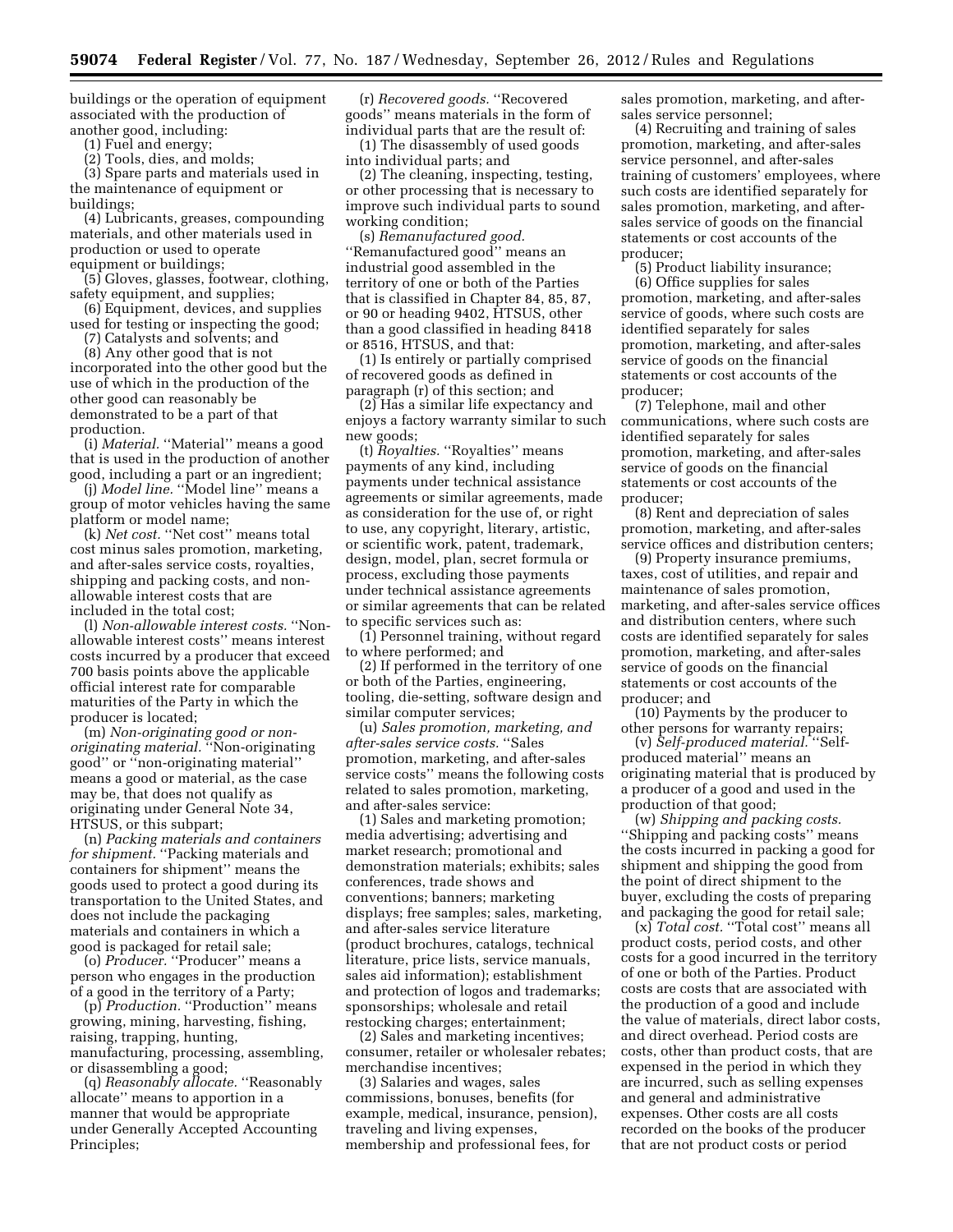costs, such as interest. Total cost does not include profits that are earned by the producer, regardless of whether they are retained by the producer or paid out to other persons as dividends, or taxes paid on those profits, including capital gains taxes;

(y) *Used.* ''Used'' means utilized or consumed in the production of goods; and

(z) *Value.* "Value" means the value of a good or material for purposes of calculating customs duties or for purposes of applying this subpart.

### **§ 10.3014 Originating goods.**

Except as otherwise provided in this subpart and General Note 34, HTSUS, a good imported into the customs territory of the United States will be considered an originating good under the CTPA only if:

(a) The good is wholly obtained or produced entirely in the territory of one or both of the Parties;

(b) The good is produced entirely in the territory of one or both of the Parties and:

(1) Each non-originating material used in the production of the good undergoes an applicable change in tariff classification specified in General Note 34, HTSUS, and the good satisfies all other applicable requirements of General Note 34, HTSUS; or

(2) The good otherwise satisfies any applicable regional value content or other requirements specified in General Note 34, HTSUS, and satisfies all other applicable requirements of General Note 34, HTSUS; or

(c) The good is produced entirely in the territory of one or both of the Parties exclusively from originating materials.

### **§ 10.3015 Regional value content.**

(a) *General.* Except for goods to which paragraph (d) of this section applies, where General Note 34, HTSUS, sets forth a rule that specifies a regional value content test for a good, the regional value content of such good must be calculated by the importer, exporter, or producer of the good on the basis of the build-down method described in paragraph (b) of this section or the build-up method described in paragraph (c) of this section.

(b) *Build-down method.* Under the build-down method, the regional value content must be calculated on the basis of the formula  $RVC = ((AV-VNM)/AV)$ × 100, where RVC is the regional value content, expressed as a percentage; AV is the adjusted value of the good; and VNM is the value of non-originating materials that are acquired and used by the producer in the production of the

good, but does not include the value of a material that is self-produced.

(c) *Build-up method.* Under the buildup method, the regional value content must be calculated on the basis of the formula  $RVC = (VOM/AV) \times 100$ , where RVC is the regional value content, expressed as a percentage; AV is the adjusted value of the good; and VOM is the value of originating materials that are acquired or self-produced and used by the producer in the production of the good.

(d) *Special rule for certain automotive goods*—(1) *General.* Where General Note 34, HTSUS, sets forth a rule that specifies a regional value content test for an automotive good provided for in any of subheadings 8407.31 through 8407.34 (engines), subheading 8408.20 (diesel engine for vehicles), heading 8409 (parts of engines), or headings 8701 through 8705 (motor vehicles), and headings 8706 (chassis), 8707 (bodies), and 8708 (motor vehicle parts), HTSUS, the regional value content of such good shall be calculated by the importer, exporter, or producer of the good on the basis of the net cost method described in paragraph (d)(2) of this section.

(2) *Net cost method.* Under the net cost method, the regional value content is calculated on the basis of the formula  $RVC = ((NC-VNM)/NC) \times 100$ , where RVC is the regional value content, expressed as a percentage; NC is the net cost of the good; and VNM is the value of non-originating materials that are acquired and used by the producer in the production of the good, but does not include the value of a material that is self-produced. Consistent with the provisions regarding allocation of costs set out in Generally Accepted Accounting Principles, the net cost of the good must be determined by:

(i) Calculating the total cost incurred with respect to all goods produced by the producer of the automotive good, subtracting any sales promotion, marketing, and after-sales service costs, royalties, shipping and packing costs, and non-allowable interest costs that are included in the total cost of all such goods, and then reasonably allocating the resulting net cost of those goods to the automotive good;

(ii) Calculating the total cost incurred with respect to all goods produced by the producer of the automotive good, reasonably allocating the total cost to the automotive good, and then subtracting any sales promotion, marketing, and after-sales service costs, royalties, shipping and packing costs, and non-allowable interest costs that are included in the portion of the total cost allocated to the automotive good; or

(iii) Reasonably allocating each cost that forms part of the total costs incurred with respect to the automotive good so that the aggregate of these costs does not include any sales promotion, marketing, and after-sales service costs, royalties, shipping and packing costs, or non-allowable interest costs.

(3) *Motor vehicles*—(i) *General.* For purposes of calculating the regional value content under the net cost method for an automotive good that is a motor vehicle provided for in any of headings 8701 through 8705, an importer, exporter, or producer may average the amounts calculated under the formula set forth in paragraph (d)(2) of this section over the producer's fiscal year using any one of the categories described in paragraph (d)(3)(ii) of this section either on the basis of all motor vehicles in the category or those motor vehicles in the category that are exported to the territory of one or both Parties.

(ii) *Categories.* The categories referred to in paragraph (d)(3)(i) of this section are as follows:

(A) The same model line of motor vehicles, in the same class of vehicles, produced in the same plant in the territory of a Party, as the motor vehicle for which the regional value content is being calculated;

(B) The same class of motor vehicles, and produced in the same plant in the territory of a Party, as the motor vehicle for which the regional value content is being calculated; and

(C) The same model line of motor vehicles produced in the territory of a Party as the motor vehicle for which the regional value content is being calculated.

(4) *Other automotive goods*—(i) *General.* For purposes of calculating the regional value content under the net cost method for automotive goods provided for in any of subheadings 8407.31 through 8407.34, subheading 8408.20, heading 8409, 8706, 8707, or 8708, HTSUS, that are produced in the same plant, an importer, exporter, or producer may:

(A) Average the amounts calculated under the formula set forth in paragraph (d)(2) of this section over any of the following: the fiscal year, or any quarter or month, of the motor vehicle producer to whom the automotive good is sold, or the fiscal year, or any quarter or month, of the producer of the automotive good, provided the goods were produced during the fiscal year, quarter, or month that is the basis for the calculation;

(B) Determine the average referred to in paragraph  $(d)(4)(i)(A)$  of this section separately for such goods sold to one or more motor vehicle producers; or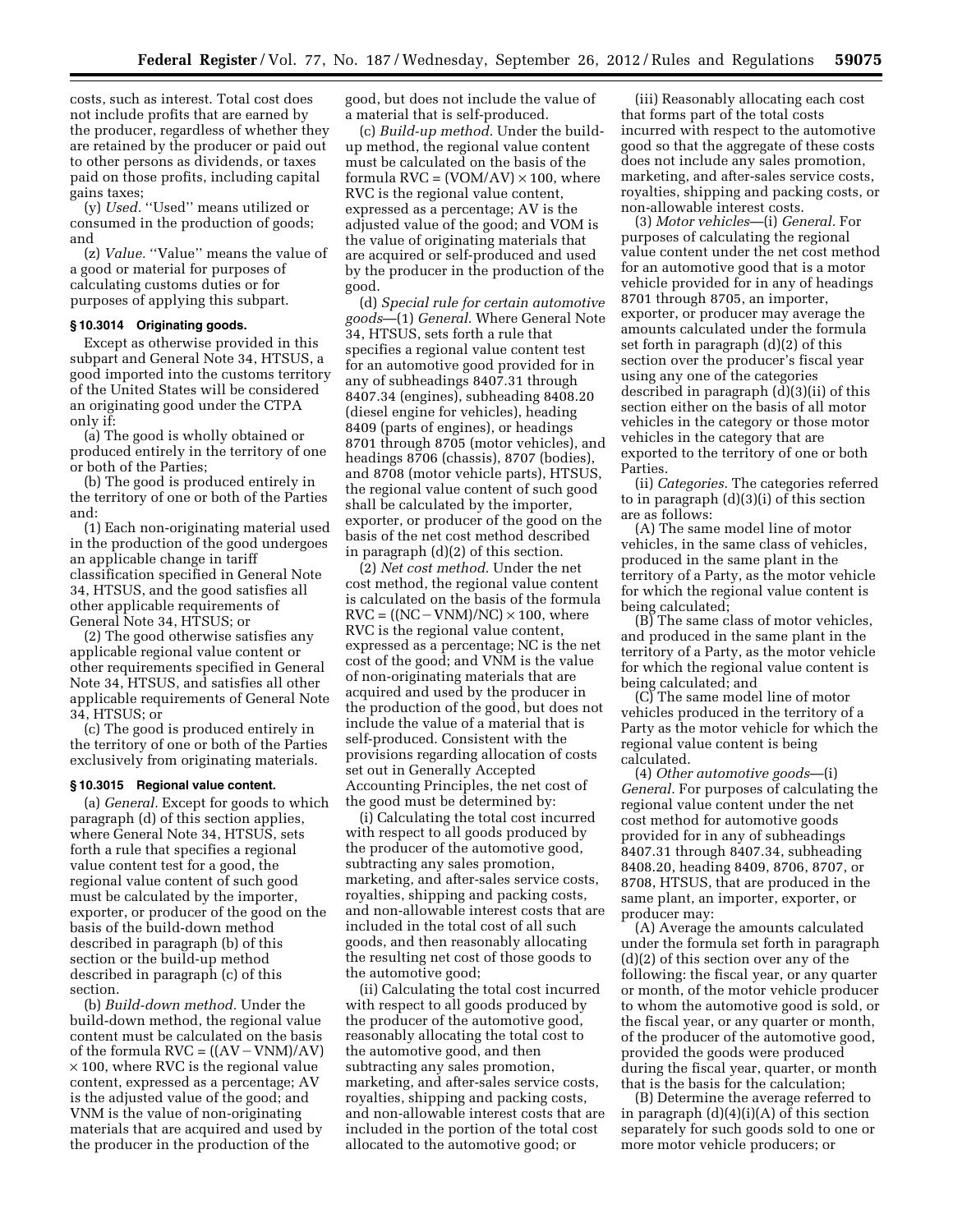(C) Make a separate determination under paragraph (d)(4)(i)(A) or  $(d)(4)(i)(B)$  of this section for automotive goods that are exported to the territory of Colombia or the United States.

(ii) *Duration of use.* A person selecting an averaging period of one month or quarter under paragraph  $(d)(4)(i)(A)$  of this section must continue to use that method for that category of automotive goods throughout the fiscal year.

#### **§ 10.3016 Value of materials.**

(a) *Calculating the value of materials.*  Except as provided in § 10.3024, for purposes of calculating the regional value content of a good under General Note 34, HTSUS, and for purposes of applying the *de minimis* (*see* § 10.3018) provisions of General Note 34, HTSUS, the value of a material is:

(1) In the case of a material imported by the producer of the good, the adjusted value of the material;

(2) In the case of a material acquired by the producer in the territory where the good is produced, the value, determined in accordance with Articles 1 through 8, Article 15, and the corresponding interpretative notes of the Customs Valuation Agreement, of the material, i.e., in the same manner as for imported goods, with reasonable modifications to the provisions of the Customs Valuation Agreement as may be required due to the absence of an importation by the producer (including, but not limited to, treating a domestic purchase by the producer as if it were a sale for export to the country of importation); or

(3) In the case of a self-produced material, the sum of:

(i) All expenses incurred in the production of the material, including general expenses; and

(ii) An amount for profit equivalent to the profit added in the normal course of trade.

(b) *Examples.* The following examples illustrate application of the principles set forth in paragraph (a)(2) of this section:

*Example 1.* A producer in Colombia purchases material x from an unrelated seller in Colombia for \$100. Under the provisions of Article 1 of the Customs Valuation Agreement, transaction value is the price actually paid or payable for the goods when sold for export to the country of importation adjusted in accordance with the provisions of Article 8. In order to apply Article 1 to this domestic purchase by the producer, such purchase is treated as if it were a sale for export to the country of importation. Therefore, for purposes of determining the adjusted value of material x, Article 1 transaction value is the price actually paid or payable for the goods when sold to the

producer in Colombia (\$100), adjusted in accordance with the provisions of Article 8. In this example, it is irrelevant whether material x was initially imported into Colombia by the seller (or by anyone else). So long as the producer acquired material x in Colombia, it is intended that the value of material x will be determined on the basis of the price actually paid or payable by the producer adjusted in accordance with the provisions of Article 8.

*Example 2.* Same facts as in Example 1, except that the sale between the seller and the producer is subject to certain restrictions that preclude the application of Article 1. Under Article 2 of the Customs Valuation Agreement, the value is the transaction value of identical goods sold for export to the same country of importation and exported at or about the same time as the goods being valued. In order to permit the application of Article 2 to the domestic acquisition by the producer, it should be modified so that the value is the transaction value of identical goods sold within Colombia at or about the same time the goods were sold to the producer in Colombia. Thus, if the seller of material x also sold an identical material to another buyer in Colombia without restrictions, that other sale would be used to determine the adjusted value of material x.

(c) *Permissible additions to, and deductions from, the value of materials*—(1) *Additions to originating materials.* For originating materials, the following expenses, if not included under paragraph (a) of this section, may be added to the value of the originating material:

(i) The costs of freight (''cost of freight'' includes the costs of all types of freight, including in-land freight incurred within a Party's territory, regardless of the mode of transportation), insurance, packing, and all other costs incurred in transporting the material within or between the territory of one or both of the Parties to the location of the producer;

(ii) Duties, taxes, and customs brokerage fees on the material paid in the territory of one or both of the Parties, other than duties and taxes that are waived, refunded, refundable, or otherwise recoverable, including credit against duty or tax paid or payable; and

(iii) The cost of waste and spoilage resulting from the use of the material in the production of the good, less the value of renewable scrap or byproducts.

(2) *Deductions from non-originating materials.* For non-originating materials, if included under paragraph (a) of this section, the following expenses may be deducted from the value of the nonoriginating material:

(i) The costs of freight (''cost of freight'' includes the costs of all types of freight, including in-land freight incurred within a Party's territory, regardless of the mode of

transportation), insurance, packing, and all other costs incurred in transporting the material within or between the territory of one or both of the Parties to the location of the producer;

(ii) Duties, taxes, and customs brokerage fees on the material paid in the territory of one or both of the Parties, other than duties and taxes that are waived, refunded, refundable, or otherwise recoverable, including credit against duty or tax paid or payable;

(iii) The cost of waste and spoilage resulting from the use of the material in the production of the good, less the value of renewable scrap or by-products; and

(iv) The cost of originating materials used in the production of the nonoriginating material in the territory of one or both of the Parties.

(d) *Accounting method.* Any cost or value referenced in General Note 34, HTSUS, and this subpart, must be recorded and maintained in accordance with the Generally Accepted Accounting Principles applicable in the territory of the Party in which the good is produced.

### **§ 10.3017 Accumulation.**

(a) Originating materials from the territory of a Party that are used in the production of a good in the territory of another Party will be considered to originate in the territory of that other Party.

(b) A good that is produced in the territory of one or both of the Parties by one or more producers is an originating good if the good satisfies the requirements of § 10.3014 and all other applicable requirements of General Note 34, HTSUS.

#### **§ 10.3018 De minimis.**

(a) *General.* Except as provided in paragraphs (b) and (c) of this section, a good that does not undergo a change in tariff classification pursuant to General Note 34, HTSUS, is an originating good if:

(1) The value of all non-originating materials used in the production of the good that do not undergo the applicable change in tariff classification does not exceed 10 percent of the adjusted value of the good;

(2) The value of the non-originating materials described in paragraph (a)(1) of this section is included in the value of non-originating materials for any applicable regional value content requirement for the good under General Note 34, HTSUS; and

(3) The good meets all other applicable requirements of General Note 34, HTSUS.

(b) *Exceptions.* Paragraph (a) of this section does not apply to: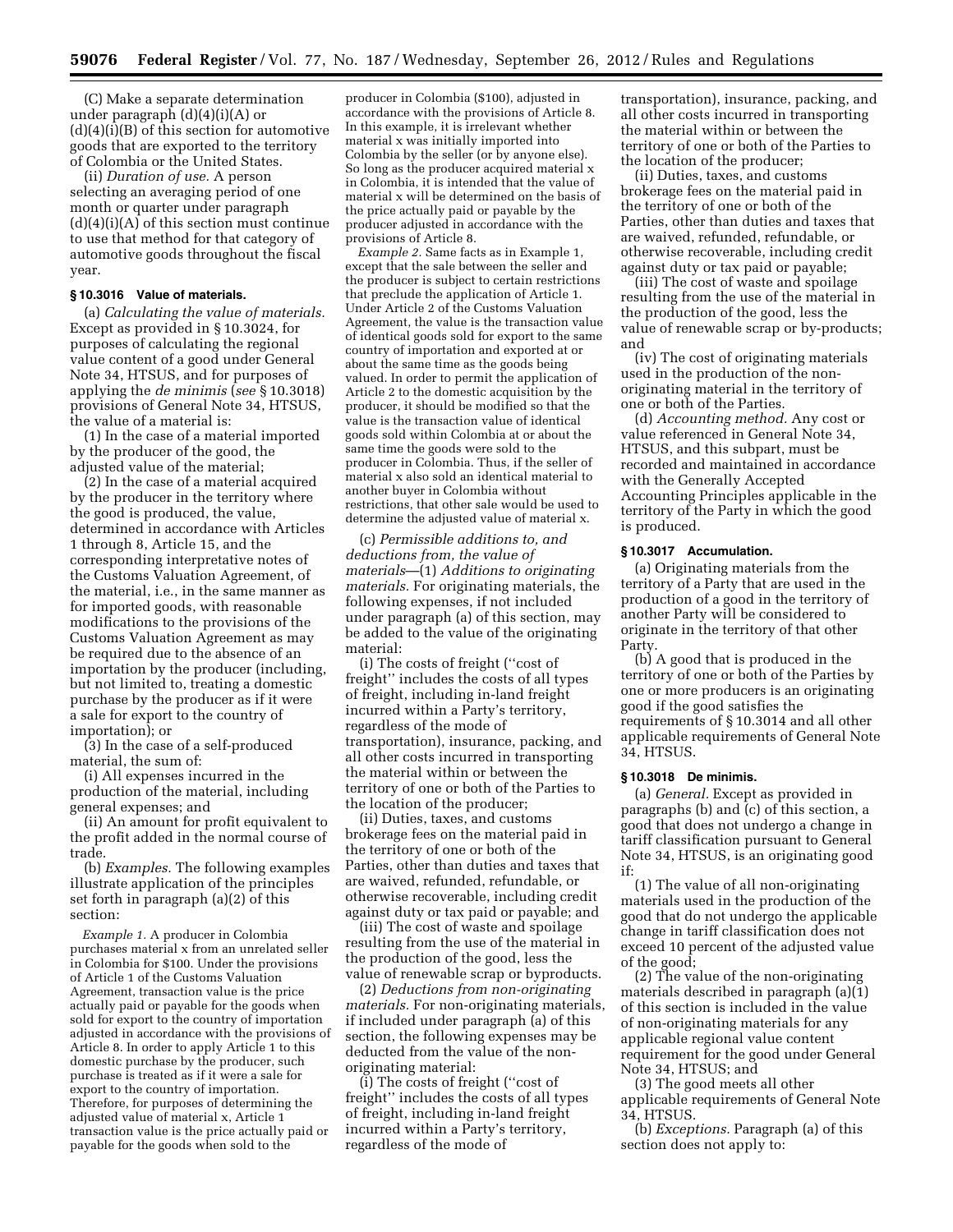(1) A non-originating material provided for in Chapter 4, HTSUS, or a non-originating dairy preparation containing over 10 percent by weight of milk solids provided for in subheading 1901.90 or 2106.90, HTSUS, that is used in the production of a good provided for in Chapter 4, HTSUS;

(2) A non-originating material provided for in Chapter 4, HTSUS, or a non-originating dairy preparation containing over 10 percent by weight of milk solids provided for in subheading 1901.90, HTSUS, which is used in the production of the following goods:

(i) Infant preparations containing over 10 percent by weight of milk solids provided for in subheading 1901.10, HTSUS;

(ii) Mixes and doughs, containing over 25 percent by weight of butterfat, not put up for retail sale, provided for in subheading 1901.20, HTSUS;

(iii) Dairy preparations containing over 10 percent by weight of milk solids provided for in subheading 1901.90 or 2106.90, HTSUS;

(iv) Goods provided for in heading 2105, HTSUS;

(v) Beverages containing milk provided for in subheading 2202.90, HTSUS; or

(vi) Animal feeds containing over 10 percent by weight of milk solids provided for in subheading 2309.90, HTSUS;

(3) A non-originating material provided for in heading 0805, HTSUS, or any of subheadings 2009.11 through 2009.39, HTSUS, that is used in the production of a good provided for in any of subheadings 2009.11 through 2009.39, HTSUS, or in fruit or vegetable juice of any single fruit or vegetable, fortified with minerals or vitamins, concentrated or unconcentrated, provided for in subheading 2106.90 or 2202.90, HTSUS;

(4) A non-originating material provided for in heading 0901 or 2101, HTSUS, that is used in the production of a good provided for in heading 0901 or 2101, HTSUS;

(5) A non-originating material provided for in headings 1501 through 1508, HTSUS, or headings 1511 through 1515, HTSUS;

(6) A non-originating material provided for in heading 1701, HTSUS, that is used in the production of a good provided for in any of headings 1701 through 1703, HTSUS;

(7) A non-originating material provided for in Chapter 17, HTSUS, that is used in the production of a good provided for in subheading 1806.10, HTSUS; or

(8) Except as provided in paragraphs (b)(1) through (b)(7) of this section and

General Note 34, HTSUS, a nonoriginating material used in the production of a good provided for in any of Chapters 1 through 24, HTSUS, unless the non-originating material is provided for in a different subheading than the good for which origin is being determined under this subpart.

(c) *Textile and apparel goods*—(1) *General.* Except as provided in paragraph (c)(2) of this section, a textile or apparel good that is not an originating good because certain fibers or yarns used in the production of the component of the good that determines the tariff classification of the good do not undergo an applicable change in tariff classification set out in General Note 34, HTSUS, will nevertheless be considered to be an originating good if:

(i) The total weight of all such fibers or yarns in that component is not more than 10 percent of the total weight of that component; or

(ii) The yarns are nylon filament yarns (other than elastomeric yarns) that are provided for in subheading 5402.11.30, 5402.11.60, 5402.19.30, 5402.19.60, 5402.31.30, 5402.31.60, 5402.32.30, 5402.32.60, 5402.45.10, 5402.45.90, 5402.51.00, or 5402.61.00, HTSUS, and that are products of Canada, Mexico, or Israel.

(2) *Exception for goods containing elastomeric yarns.* A textile or apparel good containing elastomeric yarns (excluding latex) in the component of the good that determines the tariff classification of the good will be considered an originating good only if such yarns are wholly formed in the territory of a Party. For purposes of this paragraph, ''wholly formed'' means that all the production processes and finishing operations, starting with the extrusion of all filaments, strips, films, or sheets, or the spinning of all fibers into yarn, or both, and ending with a finished yarn or plied yarn, took place in the territory of a Party.

(3) *Yarn, fabric, or fiber.* For purposes of paragraph (c) of this section, in the case of a textile or apparel good that is a yarn, fabric, or fiber, the term ''component of the good that determines the tariff classification of the good'' means all of the fibers in the good.

#### **§ 10.3019 Fungible goods and materials.**

(a) *General.* A person claiming that a fungible good or material is an originating good may base the claim either on the physical segregation of the fungible good or material or by using an inventory management method with respect to the fungible good or material. For purposes of this section, the term ''inventory management method'' means:

(1) Averaging;

- (2) ''Last-in, first-out;''
- (3) ''First-in, first-out;'' or

(4) Any other method that is recognized in the Generally Accepted Accounting Principles of the Party in which the production is performed or otherwise accepted by that country.

(b) *Duration of use.* A person selecting an inventory management method under paragraph (a) of this section for a particular fungible good or material must continue to use that method for that fungible good or material throughout the fiscal year of that person.

### **§ 10.3020 Accessories, spare parts, or tools.**

(a) *General.* Accessories, spare parts, or tools that are delivered with a good and that form part of the good's standard accessories, spare parts, or tools will be treated as originating goods if the good is an originating good, and will be disregarded in determining whether all the non-originating materials used in the production of the good undergo an applicable change in tariff classification specified in General Note 34, HTSUS, provided that:

(1) The accessories, spare parts, or tools are classified with, and not invoiced separately from, the good, regardless of whether they are specified or separately identified in the invoice for the good; and

(2) The quantities and value of the accessories, spare parts, or tools are customary for the good.

(b) *Regional value content.* If the good is subject to a regional value content requirement, the value of the accessories, spare parts, or tools is taken into account as originating or nonoriginating materials, as the case may be, in calculating the regional value content of the good under § 10.3015.

### **§ 10.3021 Goods classifiable as goods put up in sets.**

Notwithstanding the specific rules set forth in General Note 34, HTSUS, goods classifiable as goods put up in sets for retail sale as provided for in General Rule of Interpretation 3, HTSUS, will not be considered to be originating goods unless:

(a) Each of the goods in the set is an originating good; or

(b) The total value of the nonoriginating goods in the set does not exceed;

(1) In the case of textile or apparel goods, 10 percent of the adjusted value of the set; or

(2) In the case of a good other than a textile or apparel good, 15 percent of the adjusted value of the set.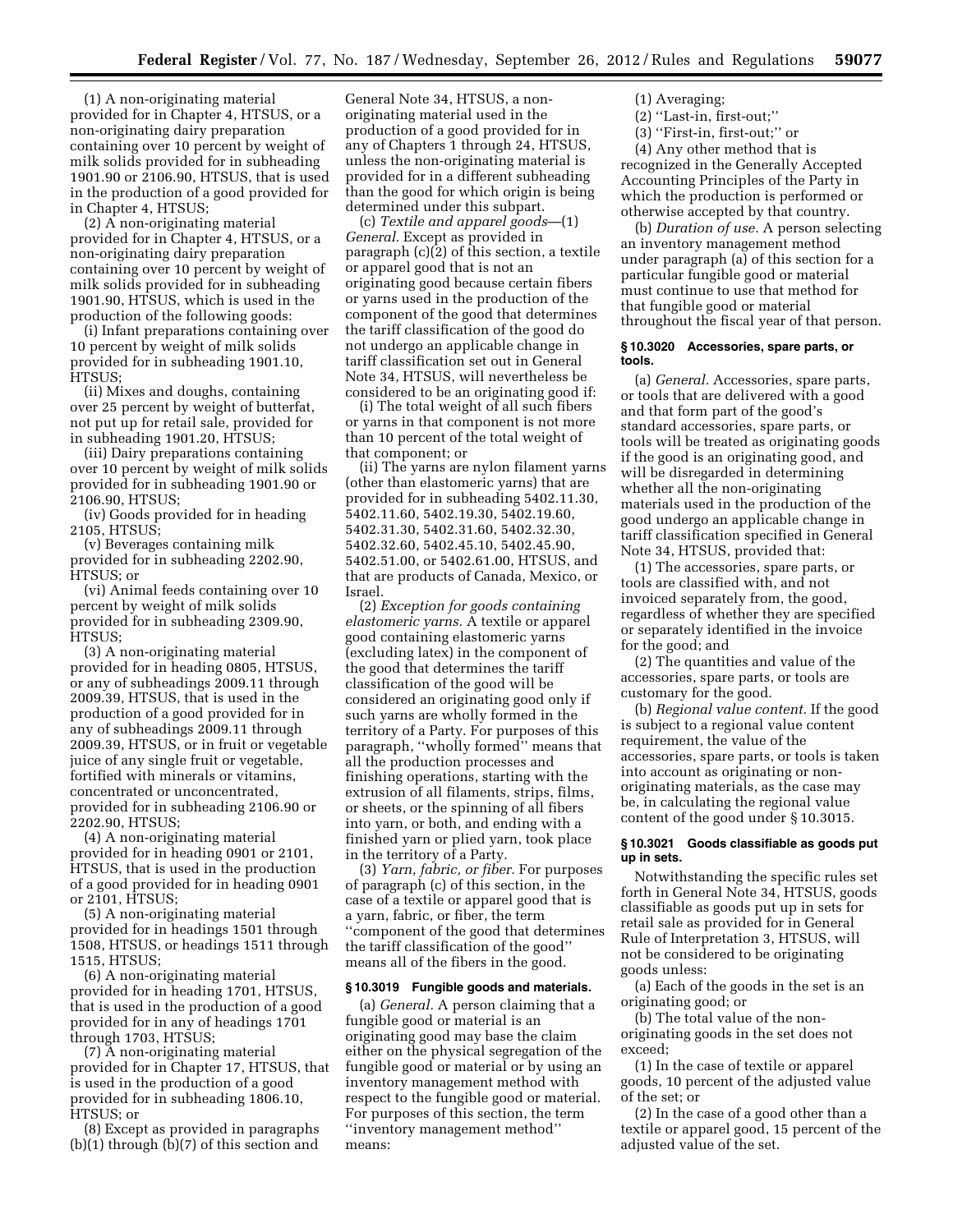#### **§ 10.3022 Retail packaging materials and containers.**

(a) *Effect on tariff shift rule.* Packaging materials and containers in which a good is packaged for retail sale, if classified with the good for which preferential tariff treatment under the CTPA is claimed, will be disregarded in determining whether all non-originating materials used in the production of the good undergo the applicable change in tariff classification set out in General Note 34, HTSUS.

(b) *Effect on regional value content calculation.* If the good is subject to a regional value content requirement, the value of such packaging materials and containers will be taken into account as originating or non-originating materials, as the case may be, in calculating the regional value content of the good.

*Example 1.* Colombian Producer A of good C imports 100 non-originating blister packages to be used as retail packaging for good C. As provided in  $\S 10.3016(a)(1)$ , the value of the blister packages is their adjusted value, which in this case is \$10. Good C has a regional value content requirement. The United States importer of good C decides to use the build-down method, RVC=((AV– VNM)/AV) x 100 (*see* § 10.3015(b)), in determining whether good C satisfies the regional value content requirement. In applying this method, the non-originating blister packages are taken into account as non-originating. As such, their \$10 adjusted value is included in the VNM, value of nonoriginating materials, of good C.

*Example 2.* Same facts as in Example 1, except that the blister packages are originating. In this case, the adjusted value of the originating blister packages would *not* be included as part of the VNM of good C under the build-down method. However, if the U.S. importer had used the build-up method, RVC=(VOM/AV) x 100 (*see* § 10.3015(c)), the adjusted value of the blister packaging would be included as part of the VOM, value of originating materials.

## **§ 10.3023 Packing materials and containers for shipment.**

(a) *Effect on tariff shift rule.* Packing materials and containers for shipment, as defined in § 10.3013(n), are to be disregarded in determining whether the non-originating materials used in the production of the good undergo an applicable change in tariff classification set out in General Note 34, HTSUS. Accordingly, such materials and containers are not required to undergo the applicable change in tariff classification even if they are nonoriginating.

(b) *Effect on regional value content calculation.* Packing materials and containers for shipment, as defined in § 10.3013(n), are to be disregarded in determining the regional value content of a good imported into the United

States. Accordingly, in applying the build-down, build-up, or net cost method for determining the regional value content of a good imported into the United States, the value of such packing materials and containers for shipment (whether originating or nonoriginating) is disregarded and not included in AV, adjusted value, VNM, value of non-originating materials, VOM, value of originating materials, or NC, net cost of a good.

*Example.* Colombian producer A produces good C. Producer A ships good C to the United States in a shipping container that it purchased from Company B in Colombia. The shipping container is originating. The value of the shipping container determined under section § 10.3016(a)(2) is \$3. Good C is subject to a regional value content requirement. The transaction value of good C is \$100, which includes the \$3 shipping container. The U.S. importer decides to use the build-up method,  $\rm RVC = (VOM/AV) \times 100$ (*see* § 10.3015(c)), in determining whether good C satisfies the regional value content requirement. In determining the AV, adjusted value, of good C imported into the U.S., paragraph (b) of this section and the definition of AV require a \$3 deduction for the value of the shipping container. Therefore, the AV is \$97 (\$100-\$3). In addition, the value of the shipping container is disregarded and not included in the VOM, value of originating materials.

### **§ 10.3024 Indirect materials.**

An indirect material, as defined in § 10.3013(h), will be considered to be an originating material without regard to where it is produced.

*Example.* Colombian Producer A produces good C using non-originating material B. Producer A imports non-originating rubber gloves for use by workers in the production of good C. Good C is subject to a tariff shift requirement. As provided in § 10.3014(b)(1) and General Note 34, each of the nonoriginating materials in good C must undergo the specified change in tariff classification in order for good C to be considered originating. Although non-originating material B must undergo the applicable tariff shift in order for good C to be considered originating, the rubber gloves do not because they are indirect materials and are considered originating without regard to where they are produced.

### **§ 10.3025 Transit and transshipment.**

(a) *General.* A good that has undergone production necessary to qualify as an originating good under § 10.3014 will not be considered an originating good if, subsequent to that production, the good:

(1) Undergoes further production or any other operation outside the territories of the Parties, other than unloading, reloading, or any other operation necessary to preserve the good in good condition or to transport the good to the territory of a Party; or

(2) Does not remain under the control of customs authorities in the territory of a non-Party.

(b) *Documentary evidence.* An importer making a claim that a good is originating may be required to demonstrate, to CBP's satisfaction, that the conditions and requirements set forth in paragraph (a) of this section were met. An importer may demonstrate compliance with this section by submitting documentary evidence. Such evidence may include, but is not limited to, bills of lading, airway bills, packing lists, commercial invoices, receiving and inventory records, and customs entry and exit documents.

#### **Origin Verifications and Determinations**

## **§ 10.3026 Verification and justification of claim for preferential tariff treatment.**

(a) *Verification.* A claim for preferential tariff treatment made under § 10.3003(b) or § 10.3011, including any statements or other information submitted to CBP in support of the claim, will be subject to such verification as the port director deems necessary. In the event that the port director is provided with insufficient information to verify or substantiate the claim, or the port director finds a pattern of conduct, indicating that an importer, exporter, or producer has provided false or unsupported declarations or certifications, or the exporter or producer fails to consent to a verification visit, the port director may deny the claim for preferential treatment. A verification of a claim for preferential tariff treatment under CTPA for goods imported into the United States may be conducted by means of one or more of the following:

(1) Written requests for information from the importer, exporter, or producer;

(2) Written questionnaires to the importer, exporter, or producer;

(3) Visits to the premises of the exporter or producer in the territory of Colombia, to review the records of the type referred to in  $\S 10.3009(c)(1)$  or to observe the facilities used in the production of the good, in accordance with the framework that the Parties develop for conducting verifications; and

(4) Such other procedures to which the Parties may agree.

(b) *Applicable accounting principles.*  When conducting a verification of origin to which Generally Accepted Accounting Principles may be relevant, CBP will apply and accept the Generally Accepted Accounting Principles applicable in the country of production.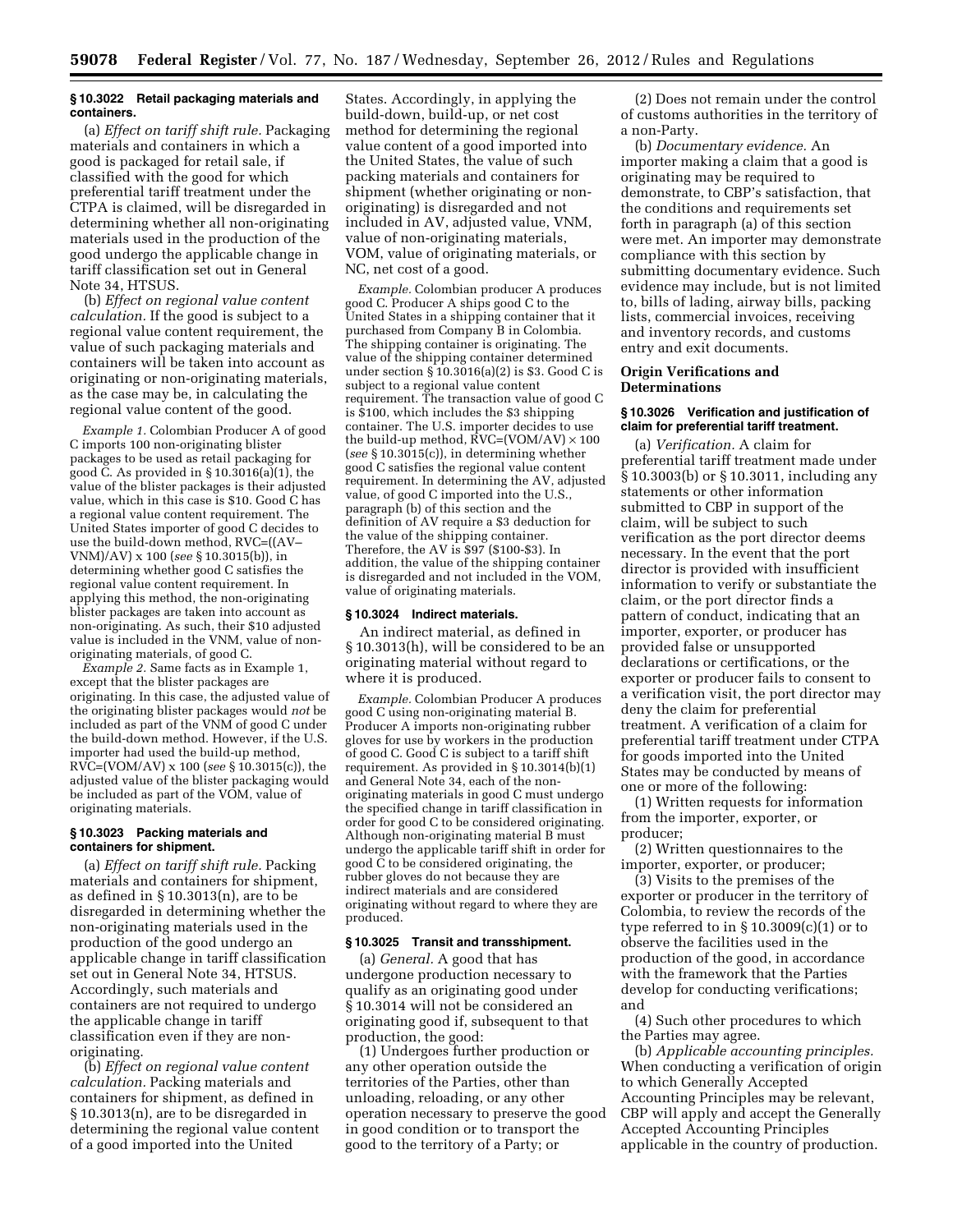#### **§ 10.3027 Special rule for verifications in Colombia of U.S. imports of textile and apparel goods.**

(a) *Procedures to determine whether a claim of origin is accurate*—(1) *General.*  For the purpose of determining that a claim of origin for a textile or apparel good is accurate, CBP may request that the Government of Colombia conduct a verification, regardless of whether a claim is made for preferential tariff treatment.

(2) *Actions during a verification.*  While a verification under this paragraph is being conducted, CBP, if directed by the President, may take appropriate action, which may include:

(i) Suspending the application of preferential tariff treatment to the textile or apparel good for which a claim for preferential tariff treatment has been made, if CBP determines there is insufficient information to support the claim;

(ii) Denying the application of preferential tariff treatment to the textile or apparel good for which a claim for preferential tariff treatment has been made that is the subject of a verification if CBP determines that a person has provided incorrect information to support the claim;

(iii) Detention of any textile or apparel good exported or produced by the person subject to the verification if CBP determines there is insufficient information to determine the country of origin of any such good; and

(iv) Denying entry to any textile or apparel good exported or produced by the person subject to the verification if CBP determines that the person has provided incorrect information as to the country of origin of any such good.

(3) *Actions following a verification.*  On completion of a verification under this paragraph, CBP, if directed by the President, may take appropriate action which may include:

(i) Denying the application of preferential tariff treatment to the textile or apparel good for which a claim for preferential tariff treatment has been made that is the subject of a verification if CBP determines there is insufficient information, or that the person has provided incorrect information, to support the claim; and

(ii) Denying entry to any textile or apparel good exported or produced by the person subject to the verification if CBP determines there is insufficient information to determine, or that the person has provided incorrect information as to, the country of origin of any such good.

(b) *Procedures to determine compliance with applicable customs laws and regulations of the United* 

*States—*(1) *General.* For purposes of enabling CBP to determine that an exporter or producer is complying with applicable customs laws, regulations, and procedures regarding trade in textile and apparel goods, CBP may request that the government of Colombia conduct a verification.

(2) *Actions during a verification.*  While a verification under this paragraph is being conducted, CBP, if directed by the President, may take appropriate action which may include:

(i) Suspending the application of preferential tariff treatment to any textile or apparel good exported or produced by the person subject to the verification if CBP determines there is insufficient information to support a claim for preferential tariff treatment with respect to any such good;

(ii) Denying the application of preferential tariff treatment to any textile or apparel good exported or produced by the person subject to the verification if CBP determines that the person has provided incorrect information to support a claim for preferential tariff treatment with respect to any such good;

(iii) Detention of any textile or apparel good exported or produced by the person subject to the verification if CBP determines there is insufficient information to determine the country of origin of any such good; and

(iv) Denying entry to any textile or apparel good exported or produced by the person subject to the verification if CBP determines that the person has provided incorrect information as to the country of origin of any such good.

(3) *Actions following a verification.*  On completion of a verification under this paragraph, CBP, if directed by the President, may take appropriate action which may include:

(i) Denying the application of preferential tariff treatment to any textile or apparel good exported or produced by the person subject to the verification if CBP determines there is insufficient information, or that the person has provided incorrect information, to support a claim for preferential tariff treatment with respect to any such good; and

(ii) Denying entry to any textile or apparel good exported or produced by the person subject to the verification if CBP determines there is insufficient information to determine, or that the person has provided incorrect information as to, the country of origin of any such good.

(c) *Denial of permission to conduct a verification.* If a person does not consent to a verification under this section, CBP may deny preferential tariff treatment to

the type of goods of the person that would have been the subject of the verification.

(d) *Assistance by U.S. officials in conducting a verification abroad.* U.S. officials may undertake or assist in a verification under this section by conducting visits in the territory of Colombia, along with the competent authorities of Colombia, to the premises of an exporter, producer, or any other person involved in the movement of textile or apparel goods from Colombia to the United States.

(e) *Continuation of appropriate action.* CBP may continue to take appropriate action under paragraph (a) or (b) of this section until it receives information sufficient to enable it to make the determination described in paragraphs (a) and (b) of this section.

#### **§ 10.3028 Issuance of negative origin determinations.**

If, as a result of an origin verification initiated under this subpart, CBP determines that a claim for preferential tariff treatment under this subpart should be denied, it will issue a determination in writing or via an authorized electronic data interchange system to the importer that sets forth the following:

(a) A description of the good that was the subject of the verification together with the identifying numbers and dates of the import documents pertaining to the good;

(b) A statement setting forth the findings of fact made in connection with the verification and upon which the determination is based; and

(c) With specific reference to the rules applicable to originating goods as set forth in General Note 34, HTSUS, and in §§ 10.3013 through 10.3025, the legal basis for the determination.

## **§ 10.3029 Repeated false or unsupported preference claims.**

Where verification or other information reveals a pattern of conduct by an importer, exporter, or producer of false or unsupported representations that goods qualify under the CTPA rules of origin set forth in General Note 34, HTSUS, CBP may suspend preferential tariff treatment under the CTPA to entries of identical goods covered by subsequent representations by that importer, exporter, or producer until CBP determines that representations of that person are in conformity with General Note 34, HTSUS.

## **Penalties**

## **§ 10.3030 General.**

Except as otherwise provided in this subpart, all criminal, civil, or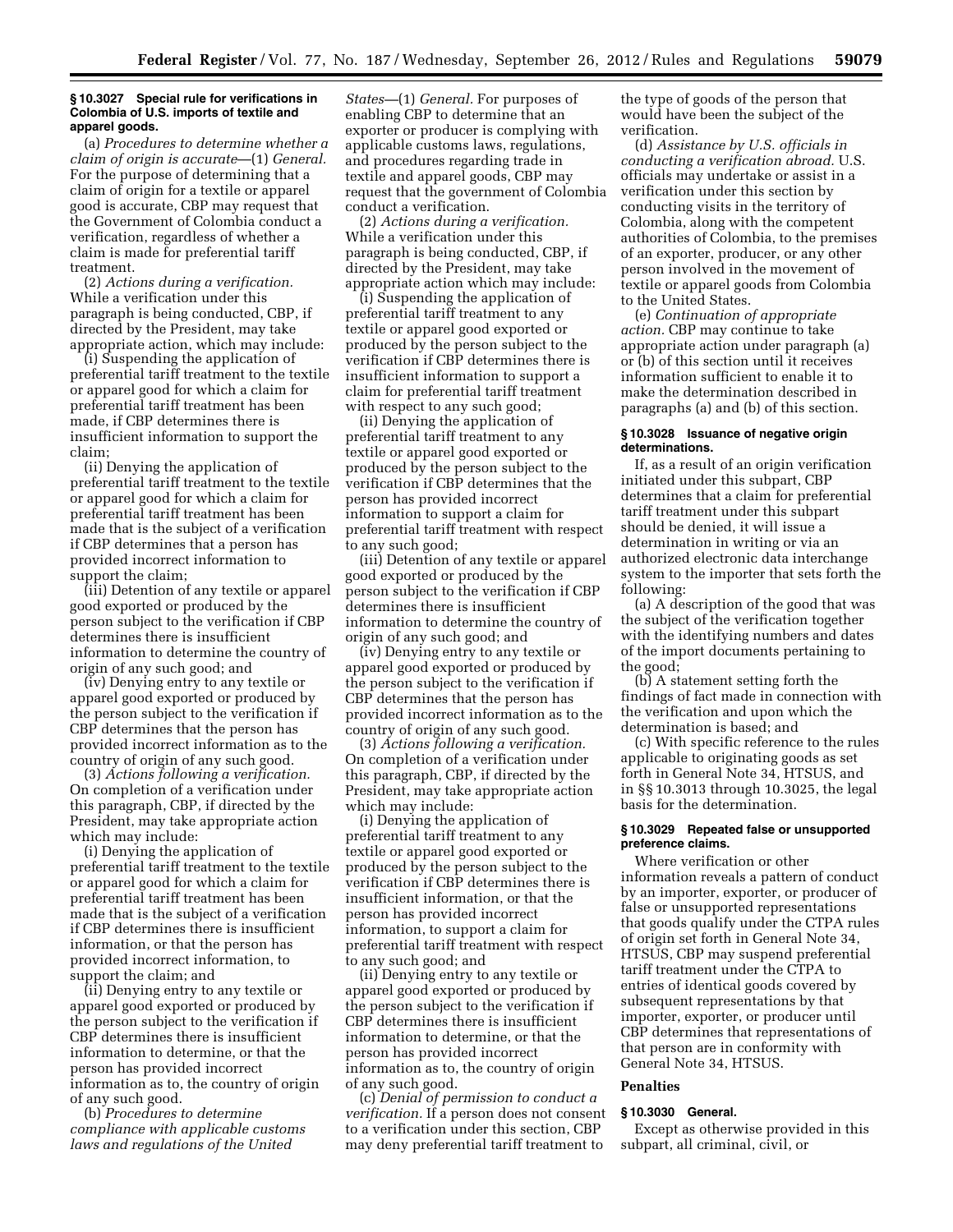administrative penalties which may be imposed on U.S. importers, exporters, and producers for violations of the customs and related laws and regulations will also apply to U.S. importers, exporters, and producers for violations of the laws and regulations relating to the CTPA.

#### **§ 10.3031 Corrected claim or certification by importers.**

An importer who makes a corrected claim under § 10.3003(c) will not be subject to civil or administrative penalties under 19 U.S.C. 1592 for having made an incorrect claim or having submitted an incorrect certification, provided that the corrected claim is promptly and voluntarily made.

## **§ 10.3032 Corrected certification by U.S. exporters or producers.**

Civil or administrative penalties provided for under 19 U.S.C. 1592 will not be imposed on an exporter or producer in the United States who promptly and voluntarily provides written notification pursuant to § 10.3009(b) with respect to the making of an incorrect certification.

## **§ 10.3033 Framework for correcting claims or certifications.**

(a) ''*Promptly and voluntarily'' defined.* Except as provided for in paragraph (b) of this section, for purposes of this subpart, the making of a corrected claim or certification by an importer or the providing of written notification of an incorrect certification by an exporter or producer in the United States will be deemed to have been done promptly and voluntarily if:

(1)(i) Done before the commencement of a formal investigation, within the meaning of § 162.74(g) of this chapter; or

(ii) Done before any of the events specified in § 162.74(i) of this chapter have occurred; or

(iii) Done within 30 days after the importer, exporter, or producer initially becomes aware that the claim or certification is incorrect; and

(2) Accompanied by a statement setting forth the information specified in paragraph (c) of this section; and

(3) In the case of a corrected claim or certification by an importer, accompanied or followed by a tender of any actual loss of duties and merchandise processing fees, if applicable, in accordance with paragraph (d) of this section.

(b) *Exception in cases involving fraud or subsequent incorrect claims*—(1) *Fraud.* Notwithstanding paragraph (a) of this section, a person who acted fraudulently in making an incorrect claim or certification may not make a

voluntary correction of that claim or certification. For purposes of this paragraph, the term ''fraud'' will have the meaning set forth in paragraph (C)(3) of Appendix B to Part 171 of this chapter.

(2) *Subsequent incorrect claims.* An importer who makes one or more incorrect claims after becoming aware that a claim involving the same merchandise and circumstances is invalid may not make a voluntary correction of the subsequent claims pursuant to paragraph (a) of this section.

(c) *Statement.* For purposes of this subpart, each corrected claim or certification must be accompanied by a statement, submitted in writing or via an authorized electronic data interchange system, which:

(1) Identifies the class or kind of good to which the incorrect claim or certification relates;

(2) In the case of a corrected claim or certification by an importer, identifies each affected import transaction, including each port of importation and the approximate date of each importation;

(3) Specifies the nature of the incorrect statements or omissions regarding the claim or certification; and

(4) Sets forth, to the best of the person's knowledge, the true and accurate information or data which should have been covered by or provided in the claim or certification, and states that the person will provide any additional information or data which is unknown at the time of making the corrected claim or certification within 30 days or within any extension of that 30-day period as CBP may permit in order for the person to obtain the information or data.

(d) *Tender of actual loss of duties.* A U.S. importer who makes a corrected claim must tender any actual loss of duties at the time of making the corrected claim, or within 30 days thereafter, or within any extension of that 30-day period as CBP may allow in order for the importer to obtain the information or data necessary to calculate the duties owed.

## **Goods Returned After Repair or Alteration**

### **§ 10.3034 Goods re-entered after repair or alteration in Colombia.**

(a) *General.* This section sets forth the rules which apply for purposes of obtaining duty-free treatment on goods returned after repair or alteration in Colombia as provided for in subheadings 9802.00.40 and 9802.00.50, HTSUS. Goods returned after having been repaired or altered in Colombia,

regardless of whether such repair or alteration could be performed in the territory of the Party from which the good was exported for repair or alteration, are eligible for duty-free treatment, provided that the requirements of this section are met. For purposes of this section, ''repairs or alterations'' means restoration, addition, renovation, re-dyeing, cleaning, resterilizing, or other treatment that does not destroy the essential characteristics of, or create a new or commercially different good from, the good exported from the United States.

(b) *Goods not eligible for duty-free treatment after repair or alteration.* The duty-free treatment referred to in paragraph (a) of this section will not apply to goods which, in their condition as exported from the United States to Colombia, are incomplete for their intended use and for which the processing operation performed in Colombia constitutes an operation that is performed as a matter of course in the preparation or manufacture of finished goods.

(c) *Documentation.* The provisions of paragraphs (a), (b), and (c) of  $\S 10.8$ , relating to the documentary requirements for goods entered under subheading 9802.00.40 or 9802.00.50, HTSUS, will apply in connection with the entry of goods which are returned from Colombia after having been exported for repairs or alterations and which are claimed to be duty free.

## **PART 24—CUSTOMS FINANCIAL AND ACCOUNTING PROCEDURE**

■ 4. The general authority citation for Part 24 and specific authority for § 24.23 continue to read as follows:

**Authority:** 5 U.S.C. 301; 19 U.S.C. 58a-58c, 66, 1202 (General Note 3(i), Harmonized Tariff Schedule of the United States), 1505, 1520, 1624; 26 U.S.C. 4461, 4462; 31 U.S.C. 9701; Public Law 107–296, 116 Stat. 2135 (6 U.S.C. 1 *et seq.*).

\* \* \* \* \*

Section 24.23 also issued under 19 U.S.C. 3332;

\* \* \* \* \* ■ 5. Section 24.23 is amended by adding paragraph (c)(13) to read as follows:

## **§ 24.23 Fees for processing merchandise.**

\* \* \* \* \*

(c) \* \* \* (13) The ad valorem fee, surcharge, and specific fees provided under paragraphs  $(b)(1)$  and  $(b)(2)(i)$  of this section will not apply to goods that qualify as originating goods under section 203 of the United States-Colombia Trade Promotion Agreement Implementation Act (*see also* General